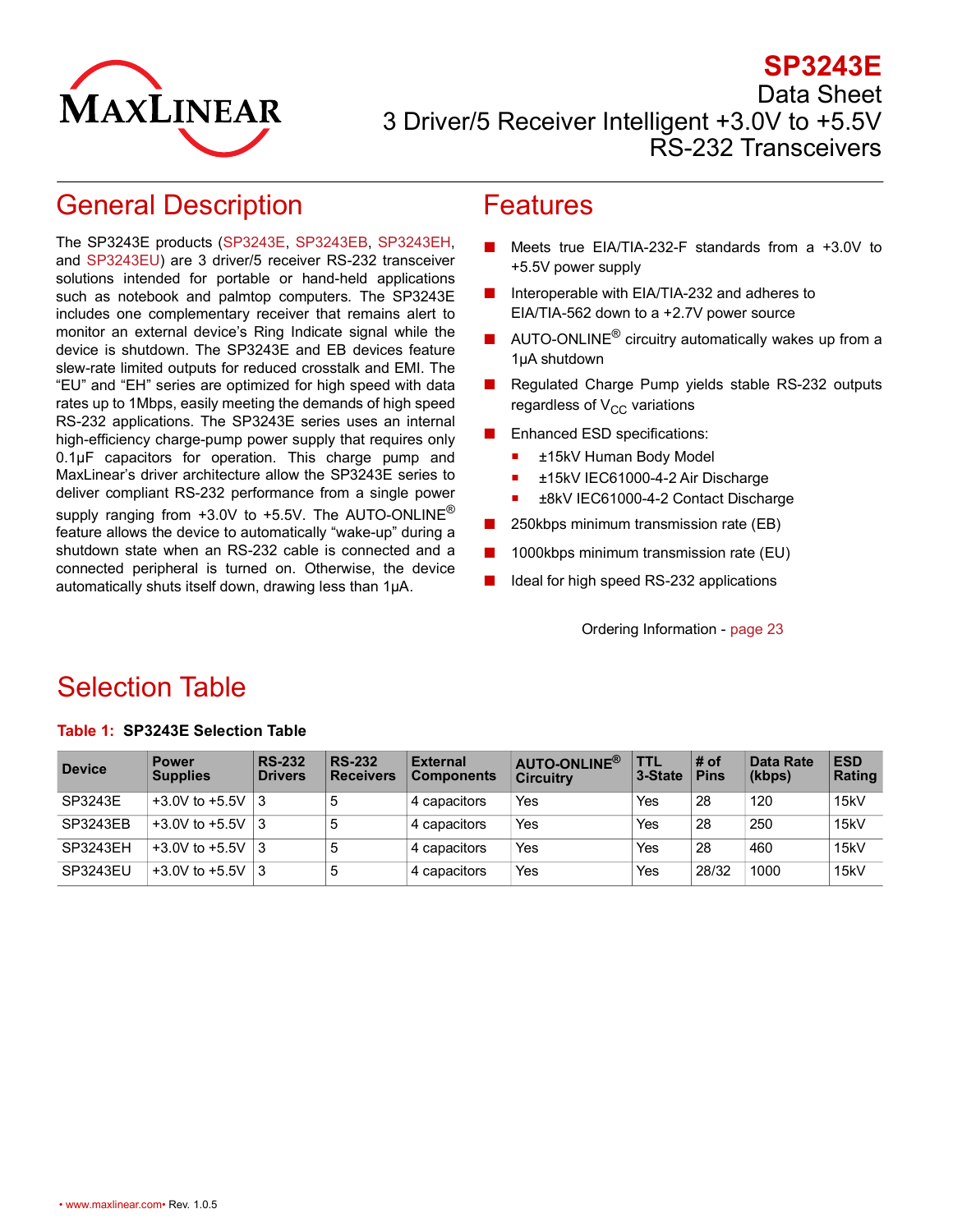# Revision History

| <b>Revision</b> | <b>Release Date</b> | <b>Change Description</b>                                                                                                                                                                                                           |  |  |  |  |
|-----------------|---------------------|-------------------------------------------------------------------------------------------------------------------------------------------------------------------------------------------------------------------------------------|--|--|--|--|
|                 | 02/05/06            | Legacy Sipex Datasheet                                                                                                                                                                                                              |  |  |  |  |
| 1.0.0           | 7/23/09             | Convert to Exar Format, Update ordering information and change revision to 1.0.0.                                                                                                                                                   |  |  |  |  |
| 1.0.1           | 11/10/09            | Add missing (EH) model identification for Driver output Skew and Transition-Region Slew Rate<br>specification and change revision to 1.0.1.                                                                                         |  |  |  |  |
| 1.0.2           | 06/06/11            | Remove obsolete devices per PDN 110510-01 and change ESD rating to IEC61000-4-2.                                                                                                                                                    |  |  |  |  |
| 1.0.3           | 05/24/19            | Convert to MaxLinear format. Update Ordering Information and remove obsolete devices.<br>Move pinouts to Pin Information section. Add ESD rating table to Absolute Maximum section.<br>Remove obsolete WSOIC28 package information. |  |  |  |  |
| 1.0.4           | December 1, 2021    | Updated:                                                                                                                                                                                                                            |  |  |  |  |
|                 |                     | In "Absolute Maximum Ratings" table, replaced " $V_{CC}$ + 6.0" maximum value for the "TxIN,<br>П<br>ONLINE, SHUTDOWN" parameter with "6.0".                                                                                        |  |  |  |  |
| 1.0.5           | May 25, 2022        | Updated:                                                                                                                                                                                                                            |  |  |  |  |
|                 |                     | General document revision.<br>$\blacksquare$                                                                                                                                                                                        |  |  |  |  |
|                 |                     | "General Description" section.<br>П                                                                                                                                                                                                 |  |  |  |  |
|                 |                     | In "SP3243E Selection Table" table, number of pins for the SP3243EU device.<br>п                                                                                                                                                    |  |  |  |  |
|                 |                     | In "Absolute Maximum Ratings" table, maximum value of RxIN parameter.<br>п                                                                                                                                                          |  |  |  |  |
|                 |                     | In "Electrical Characteristics" table, values of DC Characteristics parameters.<br>п                                                                                                                                                |  |  |  |  |
|                 |                     | "Transmitter Skew vs. Load Capacitance" figure.<br>$\blacksquare$                                                                                                                                                                   |  |  |  |  |
|                 |                     | "Transmitter Output Voltage vs. Supply Voltage for the SP3243EU" figure frame.<br>$\blacksquare$                                                                                                                                    |  |  |  |  |
|                 |                     | "Supply Current vs. Load Capacitance for the SP3243EU" figure frame.<br>$\blacksquare$                                                                                                                                              |  |  |  |  |
|                 |                     | "Typical Slew Rate vs. Load Capacitance for the SP3243E and SP3243EB" figure.<br>п                                                                                                                                                  |  |  |  |  |
|                 |                     | "SP3243E Typical Operating Circuit" figure.<br>п                                                                                                                                                                                    |  |  |  |  |
|                 |                     | "Interface Circuitry Controlled by Microprocessor Supervisory Circuit" figure.<br>$\blacksquare$                                                                                                                                    |  |  |  |  |
|                 |                     | "Loopback Test Circuit for RS-232 Driver Data Transmission Rates" figure.<br>П                                                                                                                                                      |  |  |  |  |
|                 |                     | "Loopback Test Results at 1Mbps" figure.<br>$\blacksquare$                                                                                                                                                                          |  |  |  |  |
|                 |                     | "Loopback Test Results at 250kbps" figure.<br>П                                                                                                                                                                                     |  |  |  |  |
|                 |                     | "Charge Pump - Phase 1" figure.<br>П                                                                                                                                                                                                |  |  |  |  |
|                 |                     | "Charge Pump - Phase 2" figure.<br>п                                                                                                                                                                                                |  |  |  |  |
|                 |                     | "Charge Pump - Phase 3" figure.<br>П                                                                                                                                                                                                |  |  |  |  |
|                 |                     | "Charge Pump - Phase 4" figure.<br>П                                                                                                                                                                                                |  |  |  |  |
|                 |                     | "Phase 4: V <sub>DD</sub> Transfer" section.<br>п                                                                                                                                                                                   |  |  |  |  |
|                 |                     | "Attaching SP3243E to a DB-9 Connector" figure.                                                                                                                                                                                     |  |  |  |  |
|                 |                     | Added:                                                                                                                                                                                                                              |  |  |  |  |
|                 |                     | "Typical Slew Rate vs. Load Capacitance for the SP3243EH and SP3243EU" figure.                                                                                                                                                      |  |  |  |  |
|                 |                     | In "Device Pin Descriptions" table, PAD row.<br>П                                                                                                                                                                                   |  |  |  |  |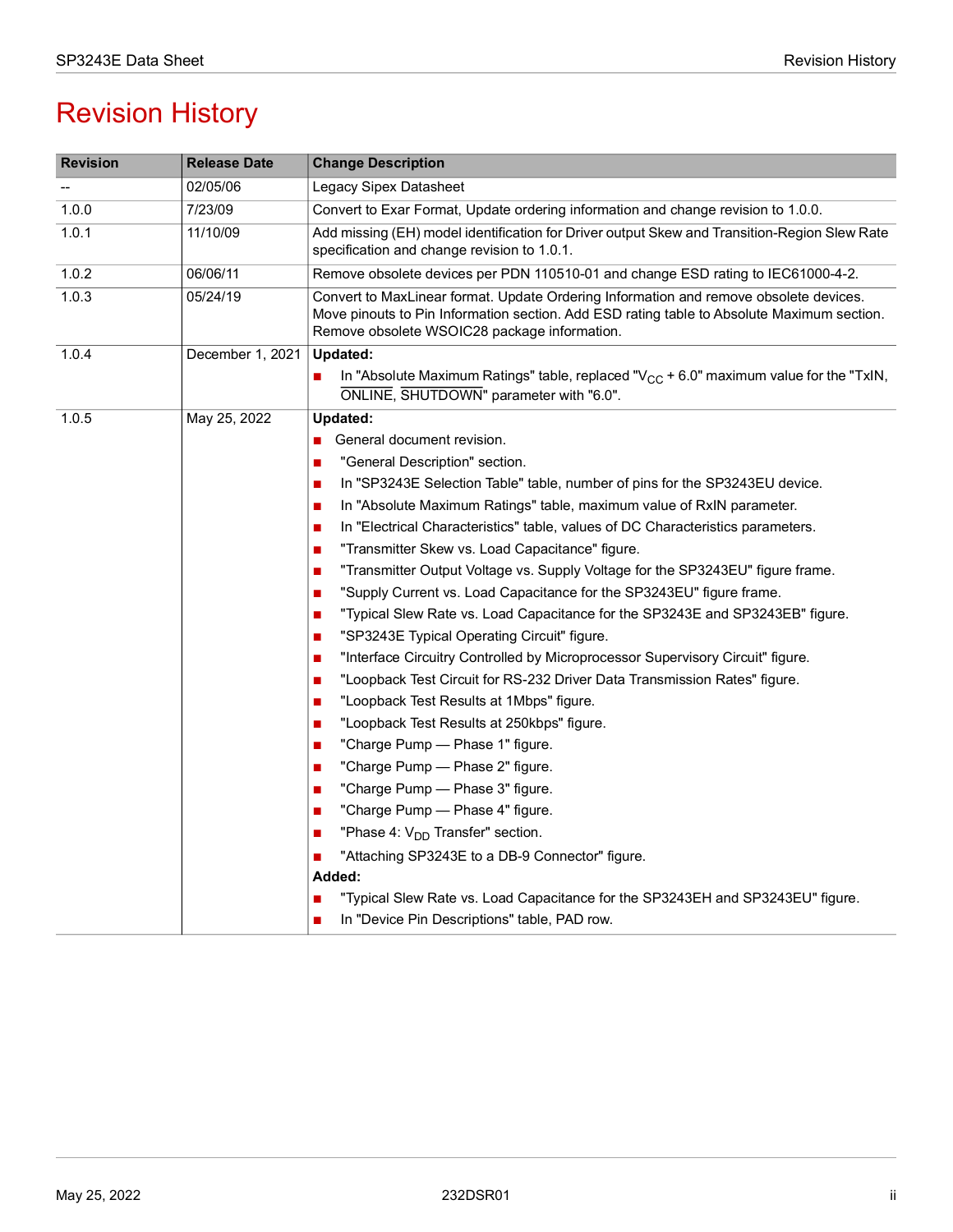# **Table of Contents**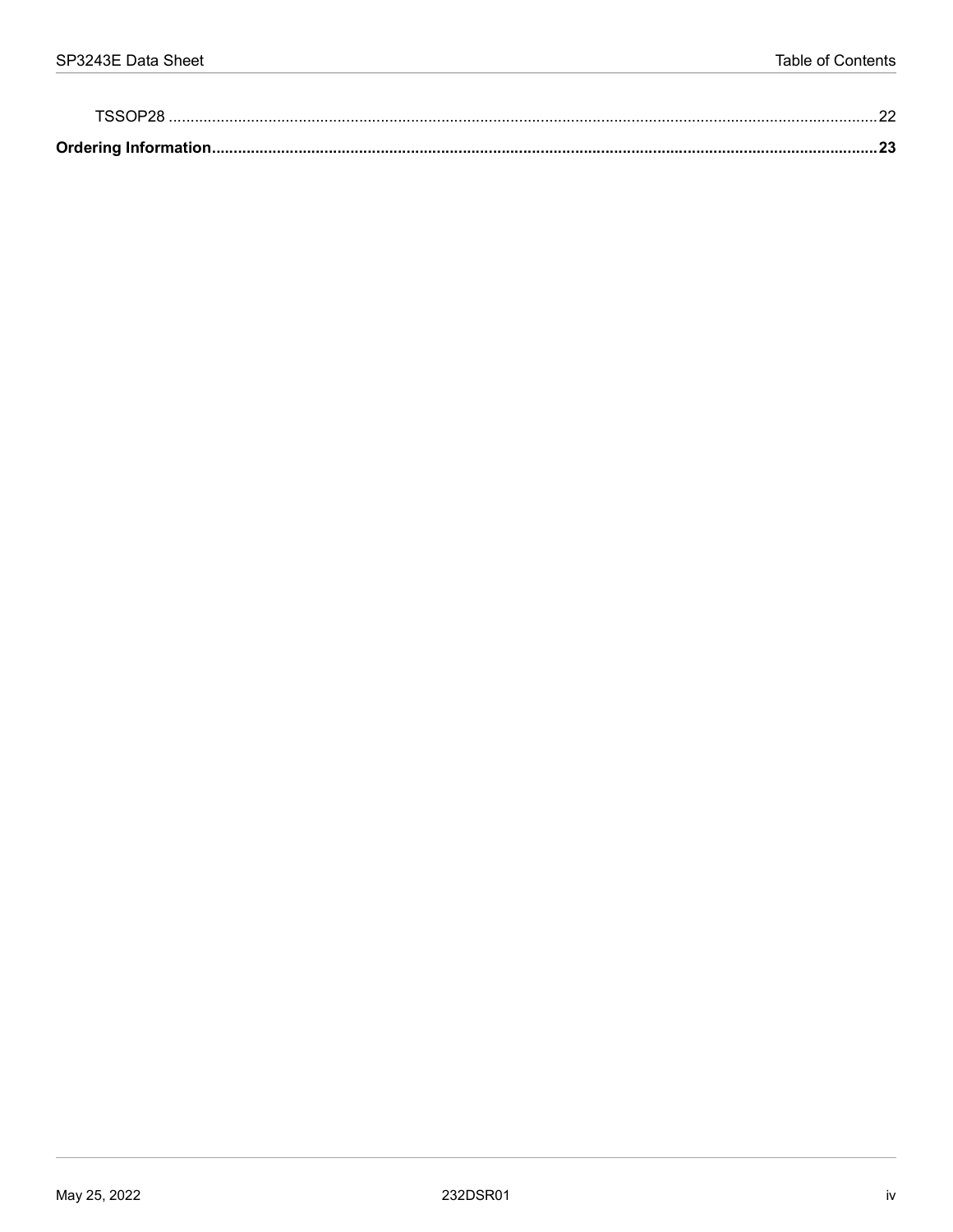# **List of Figures**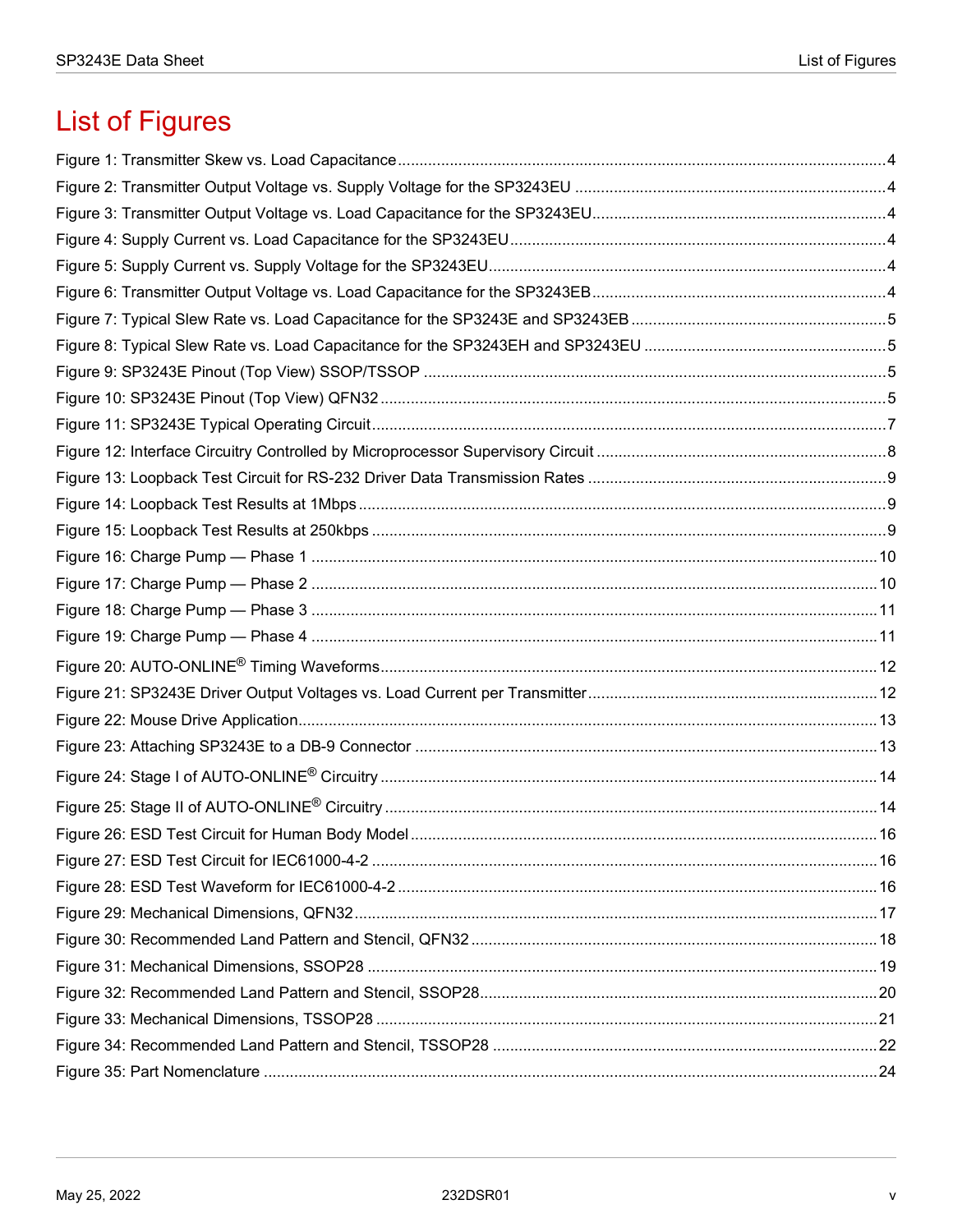# **List of Tables**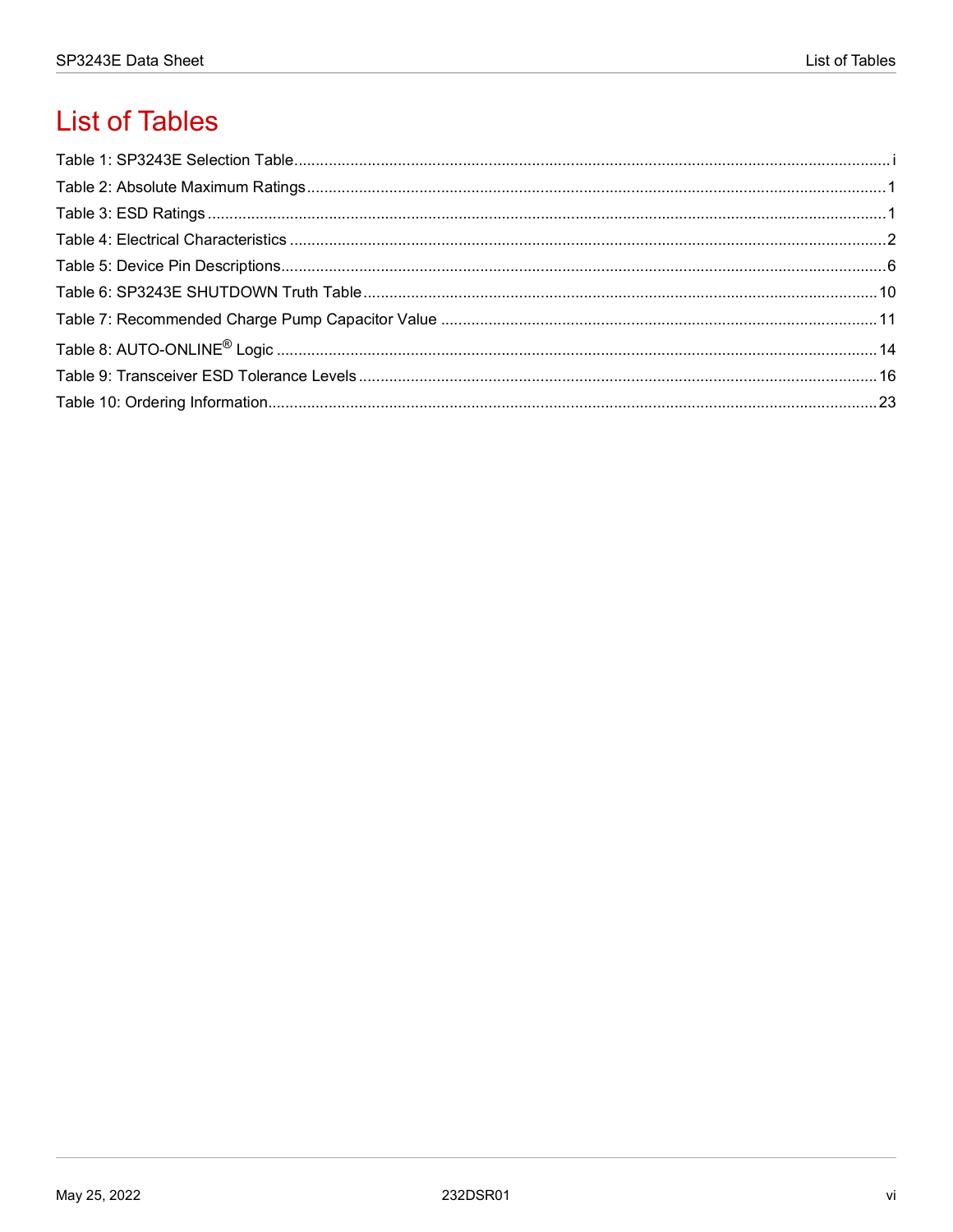# <span id="page-6-0"></span>**Specifications**

## <span id="page-6-1"></span>Absolute Maximum Ratings

**Important:** These are stress ratings only and functional operation of the device at these ratings or any other above those indicated in the operation sections of the specifications below is not implied. Exposure to absolute maximum ratings conditions for extended periods of time may affect reliability and cause permanent damage to the device.

<span id="page-6-3"></span>

|  |  | Table 2: Absolute Maximum Ratings |  |
|--|--|-----------------------------------|--|
|--|--|-----------------------------------|--|

| <b>Parameter</b>                                    | <b>Minimum</b> | <b>Maximum</b> | <b>Units</b> |
|-----------------------------------------------------|----------------|----------------|--------------|
| $V_{\rm CC}$                                        | $-0.3$         | 6.0            | V            |
| $V + (1)$                                           | $-0.3$         | 7.0            | V            |
| $V^{(1)}$                                           | $+0.3$         | $-7.0$         | V            |
| $V + +  V -  (1)$                                   |                | $+13$          | V            |
| I <sub>CC</sub> (DC V <sub>CC</sub> or GND current) |                | ±100           | mA           |
| Input Voltages                                      |                |                |              |
| TxIN, ONLINE, SHUTDOWN                              | $-0.3$         | 6.0            | V            |
| <b>RxIN</b>                                         |                | ±25            | V            |
| <b>Output Voltages</b>                              |                |                |              |
| <b>TxOUT</b>                                        |                | ±13.2          | V            |
| RxOUT, STATUS                                       | $-0.3$         | $V_{CC}$ + 0.3 | V            |
| <b>Short-Circuit Duration</b>                       |                |                |              |
| <b>TxOUT</b>                                        |                | Continuous     |              |
| Temperature                                         |                |                |              |
| Storage temperature                                 | $-65$          | 150            | $^{\circ}$ C |
| Power Dissipation per Package                       |                |                |              |
| 28-pin SSOP (derate 11.2mW/°C above +70°C)          |                | 900            | mW           |
| 28-pin TSSOP (derate 13.2mW/°C above +70°C)         |                | 1059           | mW           |
| 32-pin QFN (derate 29.4mW/°C above +70°C)           |                | 2352           | mW           |

1. V+ and V- can have maximum magnitudes of 7V, but their absolute difference cannot exceed 13V.

# <span id="page-6-2"></span>ESD Ratings

#### <span id="page-6-4"></span>**Table 3: ESD Ratings**

| <b>Parameter</b>                                                    | Level | <b>Value</b> | <b>Units</b> |
|---------------------------------------------------------------------|-------|--------------|--------------|
| HBM — Human Body Model (driver outputs and receiver inputs)         |       | ±15          | kV           |
| IEC61000-4-2 Air Discharge (driver outputs and receiver inputs)     |       | ±15          | kV           |
| IEC61000-4-2 Contact Discharge (driver outputs and receiver inputs) | 4     | ±8           | kV           |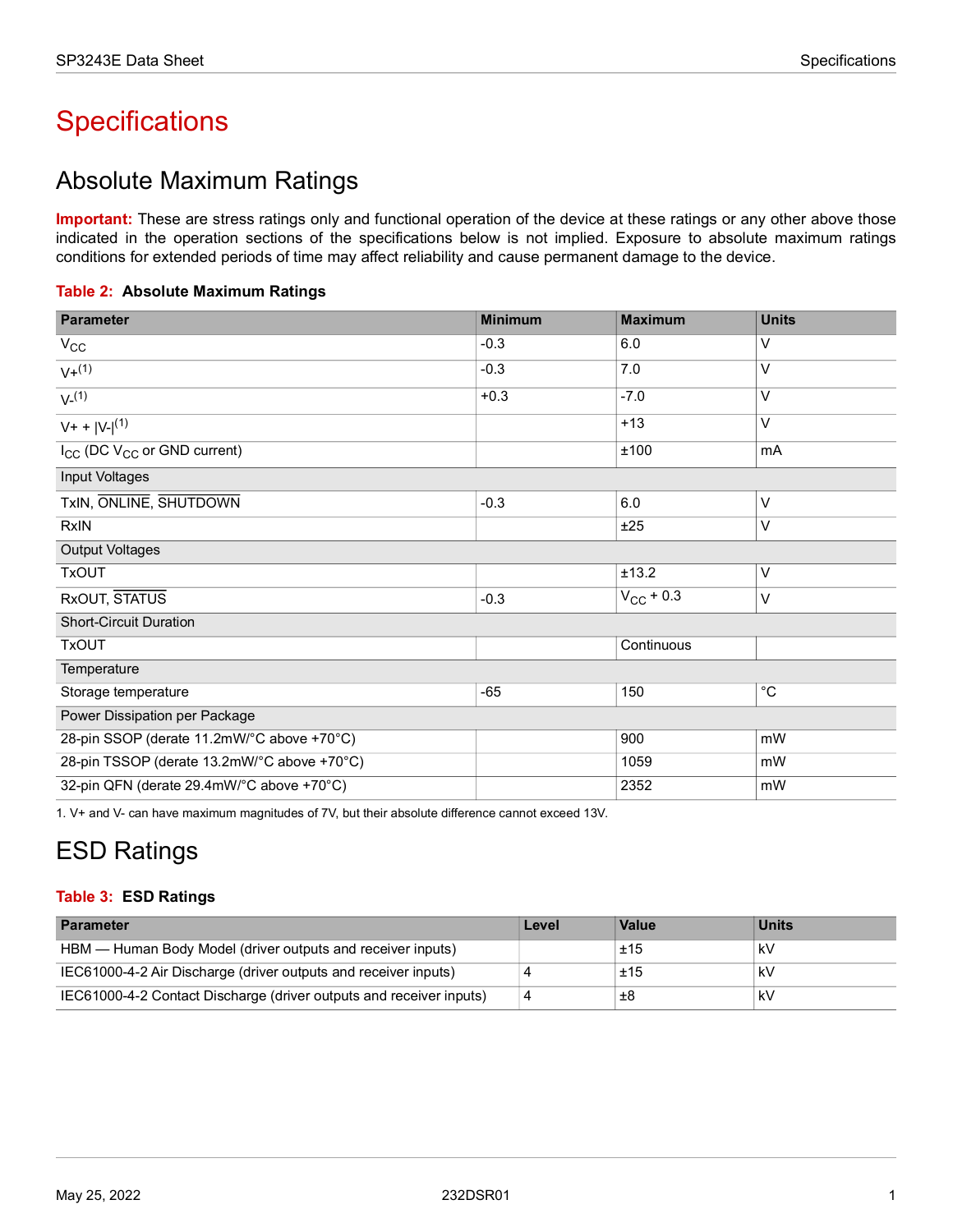### <span id="page-7-0"></span>Electrical Characteristics

Unless otherwise noted, the following specifications apply for V<sub>CC</sub> = +3.0V to +5.5V with T<sub>AMB</sub> = T<sub>MIN</sub> to T<sub>MAX</sub>, C1 - C4 = 0.1µF. Typical values apply at  $V_{CC}$  = +3.3V or +5.0V and T<sub>AMB</sub> = 25°C.

#### <span id="page-7-1"></span>**Table 4: Electrical Characteristics**

| <b>Parameter</b>                                     |      | <b>Test Condition</b>                                                                                                                | <b>Minimum</b> | <b>Typical</b> | <b>Maximum</b> | <b>Units</b>      |  |
|------------------------------------------------------|------|--------------------------------------------------------------------------------------------------------------------------------------|----------------|----------------|----------------|-------------------|--|
| <b>DC Characteristics</b>                            |      |                                                                                                                                      |                |                |                |                   |  |
| Supply current, AUTO-ONLINE <sup>®</sup>             |      | All RxIN open, ONLINE = GND,<br>SHUTDOWN = $V_{CC}$ , $V_{CC}$ = 3.3V, $T_{AMB}$ = 25 <sup>o</sup> C,<br>TxIN = GND or $V_{CC}$      |                | 0.5            | 2.0            | μA                |  |
| Supply current, shutdown                             |      | $\overline{\text{SHUTDOWN}}$ = GND, V <sub>CC</sub> = 3.3V, T <sub>AMB</sub> = 25 <sup>o</sup> C,<br>$TxIN = V_{CC}$ or GND          |                | 0.5            | 2.0            | μA                |  |
| Supply current, AUTO-ONLINE <sup>®</sup><br>disabled |      | $ONLINE = SHUTDOWN = Vec$ , no load,<br>$V_{\text{CC}}$ = 3.3V, T <sub>AMB</sub> = +25 <sup>o</sup> C, TxIN = GND or V <sub>CC</sub> |                | 0.6            | 1.0            | mA                |  |
| Logic Inputs and Receiver Outputs                    |      |                                                                                                                                      |                |                |                |                   |  |
| Input logic threshold                                | Low  | $V_{CC}$ = 3.3V or 5.0V, TxIN, ONLINE,                                                                                               |                |                | 0.8            | $\overline{\vee}$ |  |
|                                                      | High | <b>SHUTDOWN</b>                                                                                                                      | 2.4            |                |                | V                 |  |
| Input leakage current                                |      | TxIN, ONLINE, SHUTDOWN, $T_{AMB} = +25^{\circ}C$ ,<br>$V_{IN}$ = 0V to $V_{CC}$                                                      |                | ±0.01          | ±1.0           | μA                |  |
| Output leakage current                               |      | Receivers disabled, $V_{\text{OUT}} = 0V$ to $V_{\text{CC}}$                                                                         |                | ±0.05          | ±10            | μA                |  |
| Output voltage Low                                   |      | $I_{OUIT}$ = 1.6mA                                                                                                                   |                |                | 0.4            | V                 |  |
| Output voltage High                                  |      | $I_{\text{OUT}} = -1.0 \text{mA}$                                                                                                    | $V_{CC}$ - 0.6 | $V_{CC}$ - 0.1 |                | V                 |  |
| <b>Driver Outputs</b>                                |      |                                                                                                                                      |                |                |                |                   |  |
| Output voltage swing                                 |      | All driver outputs loaded with $3k\Omega$ to GND,<br>$T_{\text{AMB}}$ = +25 <sup>o</sup> C                                           | ±5.0           | ±5.4           |                | V                 |  |
| Output resistance                                    |      | $V_{CC}$ = V + = V - = 0V, $V_{OUT}$ = $\pm$ 2V                                                                                      | 300            |                |                | Ω                 |  |
| Output short-circuit current                         |      | $V_{OUT} = 0V$                                                                                                                       |                | $\pm 35$       | ±60            | mA                |  |
| Output leakage current                               |      | $V_{CC}$ = 0V or 3.0V to 5.5V, $V_{OUT}$ = ±12V,<br>drivers disabled                                                                 |                |                | ±25            | μA                |  |
| <b>Receiver Inputs</b>                               |      |                                                                                                                                      |                |                |                |                   |  |
| Input voltage range                                  |      |                                                                                                                                      | $-15$          |                | 15             | V                 |  |
| Input threshold Low                                  |      | $V_{\text{CC}} = 3.\overline{3V}$                                                                                                    | 0.6            | 1.2            |                | V                 |  |
|                                                      |      | $V_{CC}$ = 5.0V                                                                                                                      | 0.8            | 1.5            |                | V                 |  |
|                                                      |      | $V_{\text{CC}}$ = 3.3V                                                                                                               |                | 1.5            | 2.4            | V                 |  |
| Input threshold High                                 |      | $V_{CC}$ = 5.0V                                                                                                                      |                | 1.8            | 2.4            | V                 |  |
| Input hysteresis                                     |      |                                                                                                                                      |                | 0.3            |                | V                 |  |
| Input resistance                                     |      |                                                                                                                                      | 3              | 5              | 7              | $k\Omega$         |  |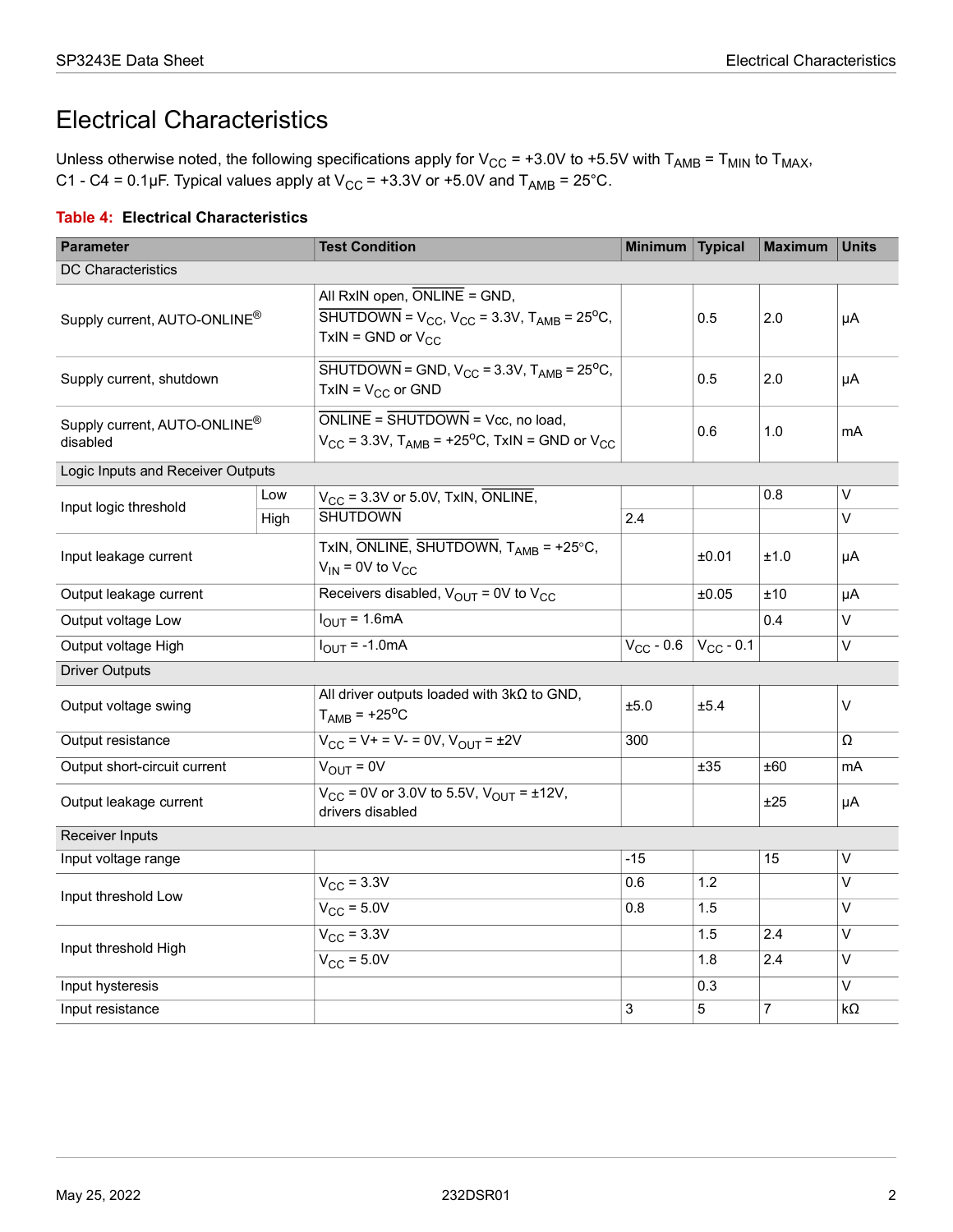#### **Table 4: Electrical Characteristics**

| <b>Parameter</b>                                                                                                 |                  | <b>Test Condition</b>                                           | <b>Minimum</b> | <b>Typical</b> | <b>Maximum</b> | <b>Units</b> |  |
|------------------------------------------------------------------------------------------------------------------|------------------|-----------------------------------------------------------------|----------------|----------------|----------------|--------------|--|
| AUTO-ONLINE <sup>®</sup> Circuitry Characteristics (ONLINE = GND, $\overline{SHUTDOWN}$ = V <sub>CC</sub> ) 25°C |                  |                                                                 |                |                |                |              |  |
| STATUS output voltage Low                                                                                        |                  | $I_{\text{OUT}} = 1.6 \text{mA}$                                |                |                | 0.4            | $\vee$       |  |
| STATUS output voltage High                                                                                       |                  | $I_{OUT} = -1.0mA$                                              | $V_{CC}$ - 0.6 |                |                | V            |  |
| Receiver threshold to drivers enabled<br>(t <sub>ONLINE</sub> )                                                  |                  | Figure 20                                                       |                | 350            |                | μs           |  |
| Receiver positive or negative threshold<br>to STATUS High (t <sub>STSH</sub> )                                   |                  | Figure 20                                                       |                | 0.2            |                | μs           |  |
| Receiver positive or negative threshold<br>to STATUS Low $(t_{STSI})$                                            |                  | Figure 20                                                       |                | 30             |                | μs           |  |
| <b>Timing Characteristics</b>                                                                                    |                  |                                                                 |                |                |                |              |  |
|                                                                                                                  | U                | $R_1$ = 3k $\Omega$ , $C_1$ = 250pF, one driver active          | 1000           |                |                | kbps         |  |
| Maximum data rate                                                                                                | H                | $R_L$ = 3k $\Omega$ , $C_L$ = 1000pF, one driver active         | 460            |                |                | kbps         |  |
|                                                                                                                  | B                | $R_L$ = 3k $\Omega$ , $C_L$ = 1000pF, one driver active         | 250            |                |                | kbps         |  |
|                                                                                                                  |                  | $R_1 = 3k\Omega$ , $C_1 = 1000pF$ , one driver active           | 120            |                |                | kbps         |  |
| Receiver propagation delay                                                                                       | t <sub>PHL</sub> | Receiver input to receiver output, $C_1 = 150pF$                |                | 0.15           |                | μs           |  |
|                                                                                                                  | t <sub>PLH</sub> |                                                                 |                | 0.15           |                | μs           |  |
| Receiver output enable time                                                                                      |                  | Normal operation                                                |                | 200            |                | ns           |  |
| Receiver output disable time                                                                                     |                  | Normal operation                                                |                | 200            |                | ns           |  |
| Driver skew                                                                                                      | E. EB            | t <sub>PHL</sub> - t <sub>PLH</sub>                             |                | 100            | 500            | ns           |  |
|                                                                                                                  | EH, EU           |                                                                 |                | 50             | 100            | ns           |  |
| Receiver skew                                                                                                    |                  | $ t_{\text{PHL}} - t_{\text{PLH}} $                             |                | 50             |                | ns           |  |
|                                                                                                                  | EH, EU           | $V_{CC}$ = 3.3V, R <sub>I</sub> = 3kQ, T <sub>AMB</sub> = 25°C, |                | 90             |                | $V/\mu s$    |  |
| Transition-region slew rate                                                                                      | E, EB            | measurements taken from -3.0V to +3.0V or<br>+3.0V to -3.0V     | 6              |                | 30             | $V/\mu s$    |  |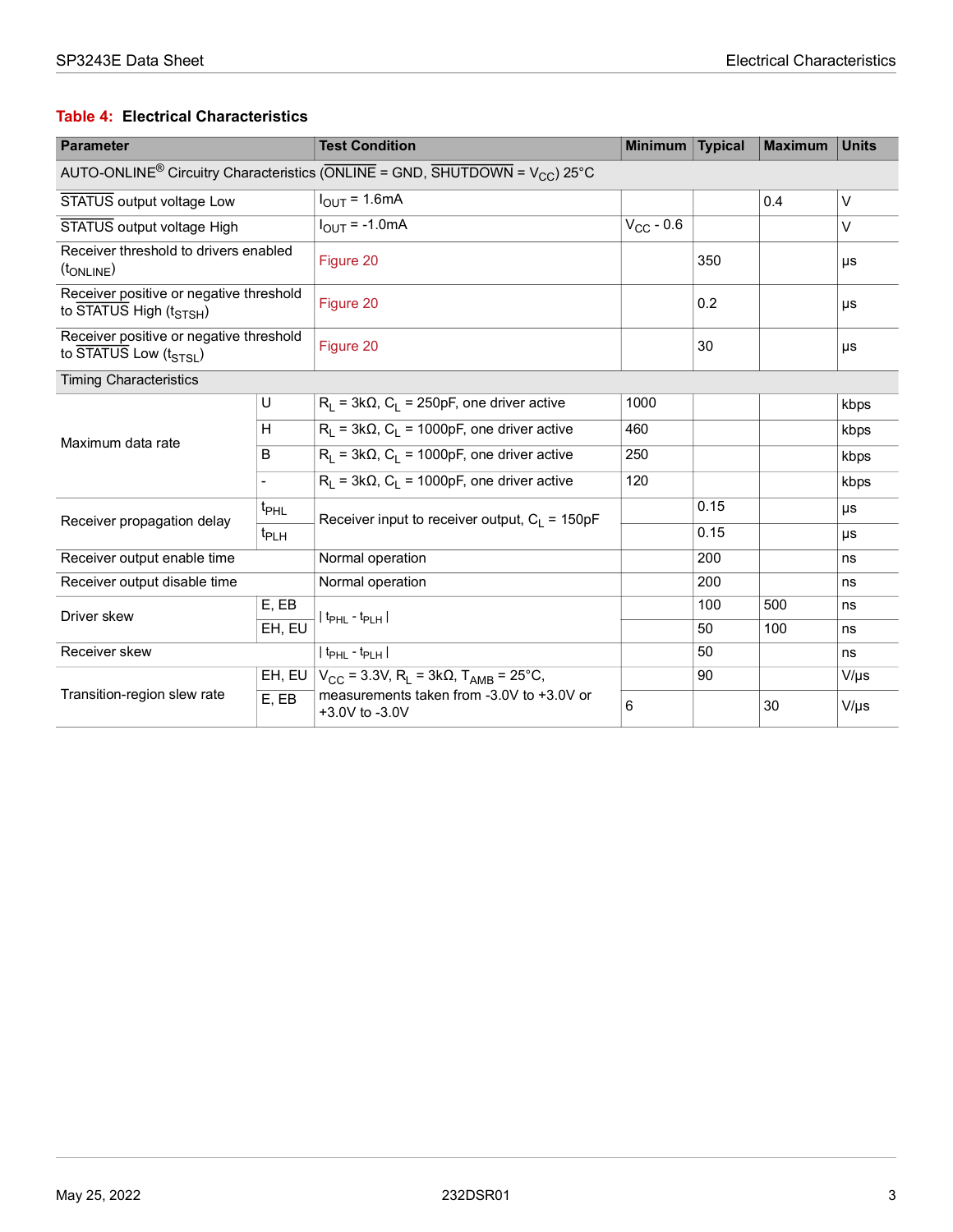# <span id="page-9-0"></span>Typical Performance Characteristics

Unless otherwise noted, the following performance characteristics apply for  $V_{CC}$  = +3.3V, 1000kbps data rate, all transmitters loaded with 3kΩ, 0.1µF charge pump capacitors, and  $T_{AMB}$  = +25°C.



<span id="page-9-1"></span>**Figure 1: Transmitter Skew vs. Load Capacitance Figure 2: Transmitter Output Voltage vs.** 



<span id="page-9-3"></span>



<span id="page-9-5"></span>



<span id="page-9-2"></span>**Supply Voltage for the SP3243EU**



**Figure 4: Supply Current vs. Load Capacitance for the SP3243EU**

<span id="page-9-4"></span>

<span id="page-9-6"></span>**Figure 6: Transmitter Output Voltage vs. Load Capacitance for the SP3243EB**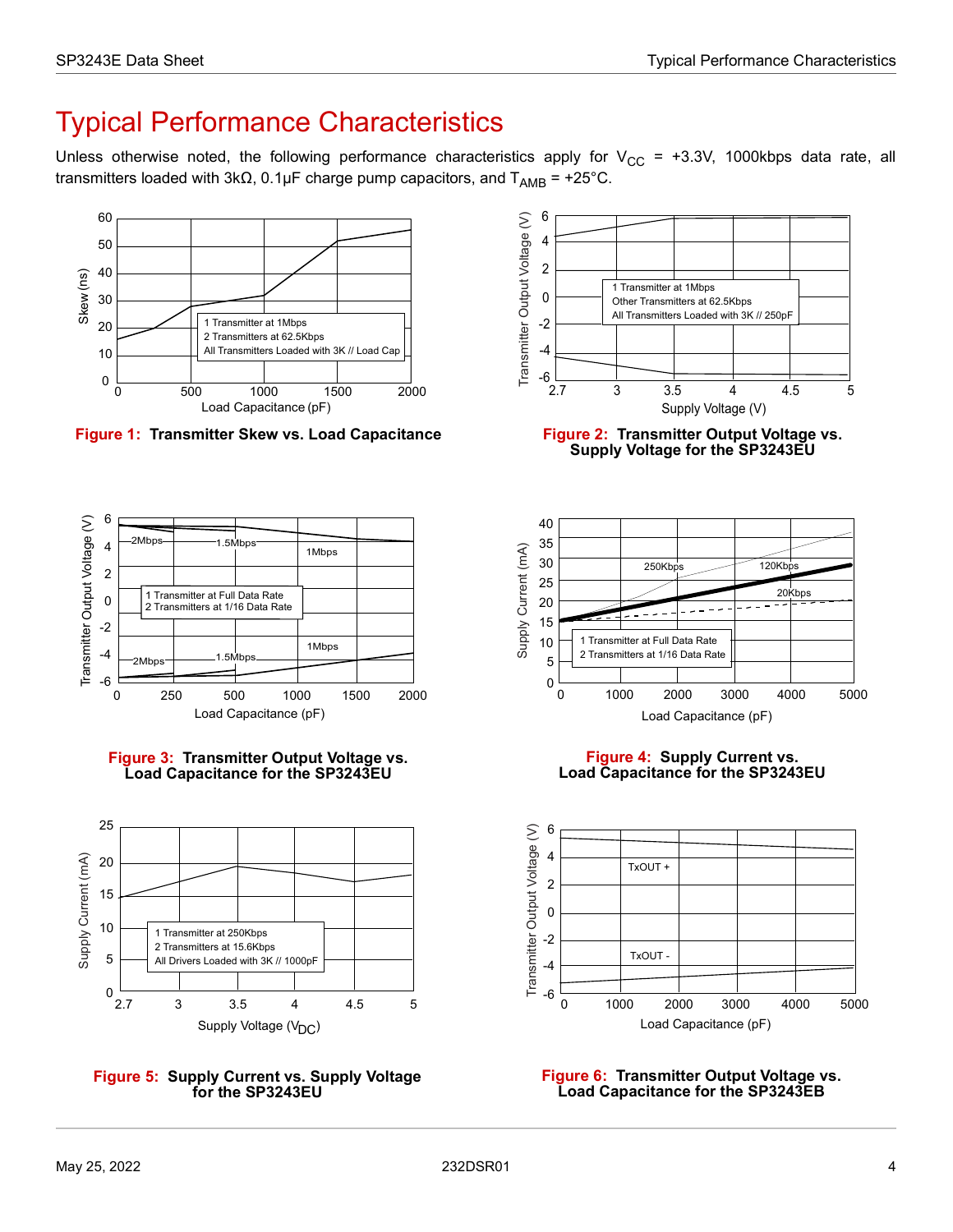

<span id="page-10-2"></span>

# <span id="page-10-0"></span>Pin Information

<span id="page-10-1"></span>Pin Configuration



<span id="page-10-3"></span>**Figure 8: Typical Slew Rate vs. Load Capacitance for the SP3243EH and SP3243EU**



<span id="page-10-4"></span>



<span id="page-10-5"></span>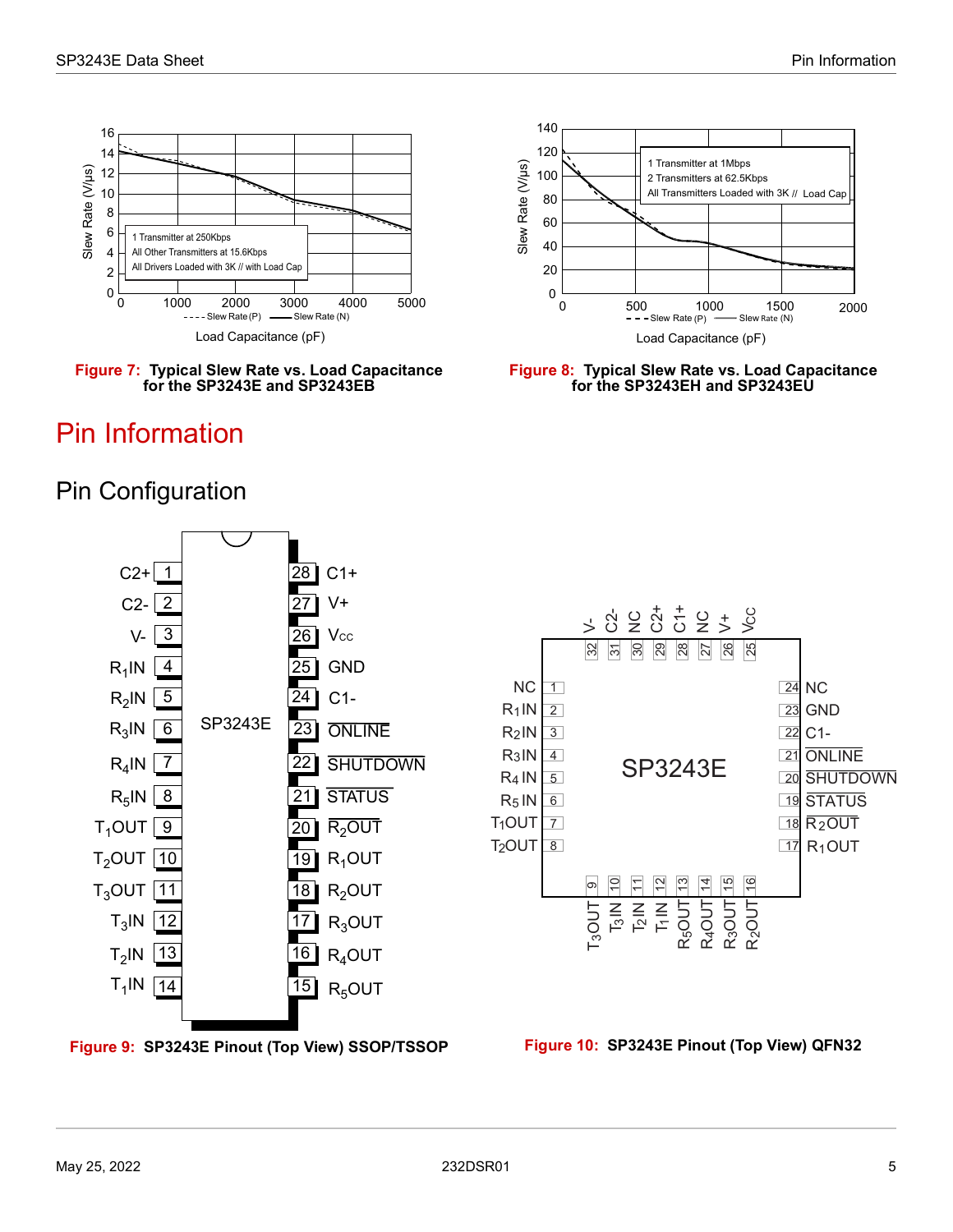# <span id="page-11-0"></span>Pin Descriptions

#### <span id="page-11-1"></span>**Table 5: Device Pin Descriptions**

|                    |                                                                                                                                                | <b>Pin Number</b>         |                       |  |  |
|--------------------|------------------------------------------------------------------------------------------------------------------------------------------------|---------------------------|-----------------------|--|--|
| <b>Name</b>        | <b>Function</b>                                                                                                                                | SP3243E SSOP<br>and TSSOP | <b>SP3243EUCR QFN</b> |  |  |
| $C1+$              | Positive terminal of the voltage doubler charge-pump capacitor                                                                                 | 28                        | 28                    |  |  |
| $V +$              | Regulated +5.5V output generated by the charge pump                                                                                            | 27                        | 26                    |  |  |
| $C1-$              | Negative terminal of the voltage doubler charge-pump capacitor                                                                                 | 24                        | 22                    |  |  |
| $C2+$              | Positive terminal of the inverting charge-pump capacitor                                                                                       | 1                         | 29                    |  |  |
| $C2-$              | Negative terminal of the inverting charge-pump capacitor                                                                                       | 2                         | 31                    |  |  |
| $V -$              | Regulated -5.5V output generated by the charge pump                                                                                            | 3                         | 32                    |  |  |
| $R_1$ IN           | RS-232 receiver input                                                                                                                          | 4                         | $\overline{c}$        |  |  |
| $R_2$ IN           | RS-232 receiver input                                                                                                                          | 5                         | 3                     |  |  |
| $R_3$ IN           | RS-232 receiver input                                                                                                                          | 6                         | $\overline{4}$        |  |  |
| $R_4$ IN           | RS-232 receiver input                                                                                                                          | 7                         | 5                     |  |  |
| $R_5$ IN           | RS-232 receiver input                                                                                                                          | 8                         | 6                     |  |  |
| $R_1$ OUT          | TTL/CMOS receiver output                                                                                                                       | 19                        | 17                    |  |  |
| $R2$ OUT           | TTL/CMOS receiver output                                                                                                                       | 18                        | 16                    |  |  |
| R <sub>2</sub> OUT | Non-inverting receiver-2 output, active in shutdown                                                                                            | 20                        | 18                    |  |  |
| $R_3$ OUT          | TTL/CMOS receiver output                                                                                                                       | 17                        | 15                    |  |  |
| $R_4$ OUT          | TTL/CMOS receiver output                                                                                                                       | 16                        | 14                    |  |  |
| $R_5$ OUT          | TTL/CMOS receiver output                                                                                                                       | 15                        | 13                    |  |  |
| <b>STATUS</b>      | TTL/CMOS output indicating online and shutdown status                                                                                          | 21                        | 19                    |  |  |
| $T_1$ IN           | TTL/CMOS driver input                                                                                                                          | 14                        | 12                    |  |  |
| $T_2$ IN           | TTL/CMOS driver input                                                                                                                          | 13                        | 11                    |  |  |
| $T_3$ IN           | TTL/CMOS driver input                                                                                                                          | 12                        | 10                    |  |  |
| <b>ONLINE</b>      | Apply logic HIGH to override AUTO-ONLINE <sup>®</sup> circuitry keeping drivers<br>active (SHUTDOWN must also be logic HIGH, refer to Table 6) | 23                        | 21                    |  |  |
| $T_1$ OUT          | RS-232 driver output                                                                                                                           | 9                         | $\overline{7}$        |  |  |
| $T2$ OUT           | RS-232 driver output                                                                                                                           | 10                        | 8                     |  |  |
| $T_3$ OUT          | RS-232 driver output                                                                                                                           | 11                        | 9                     |  |  |
| <b>GND</b>         | Ground                                                                                                                                         | 25                        | 23                    |  |  |
| $V_{\rm CC}$       | +3.0V to +5.5V supply voltage                                                                                                                  | 26                        | 25                    |  |  |
| <b>SHUTDOWN</b>    | Apply logic LOW to SHUTDOWN driver and charge pump.                                                                                            | 22                        | 20                    |  |  |
|                    | This overrides all AUTO-ONLINE <sup>®</sup> circuitry and $\overline{ONLINE}$ (Refer to Table 6)                                               |                           |                       |  |  |
| $\overline{NC}$    | No connection                                                                                                                                  |                           | 1, 24, 27, 30         |  |  |
| PAD                | Exposed thermal PAD on QFN package. Recommended to connect to GND.                                                                             |                           |                       |  |  |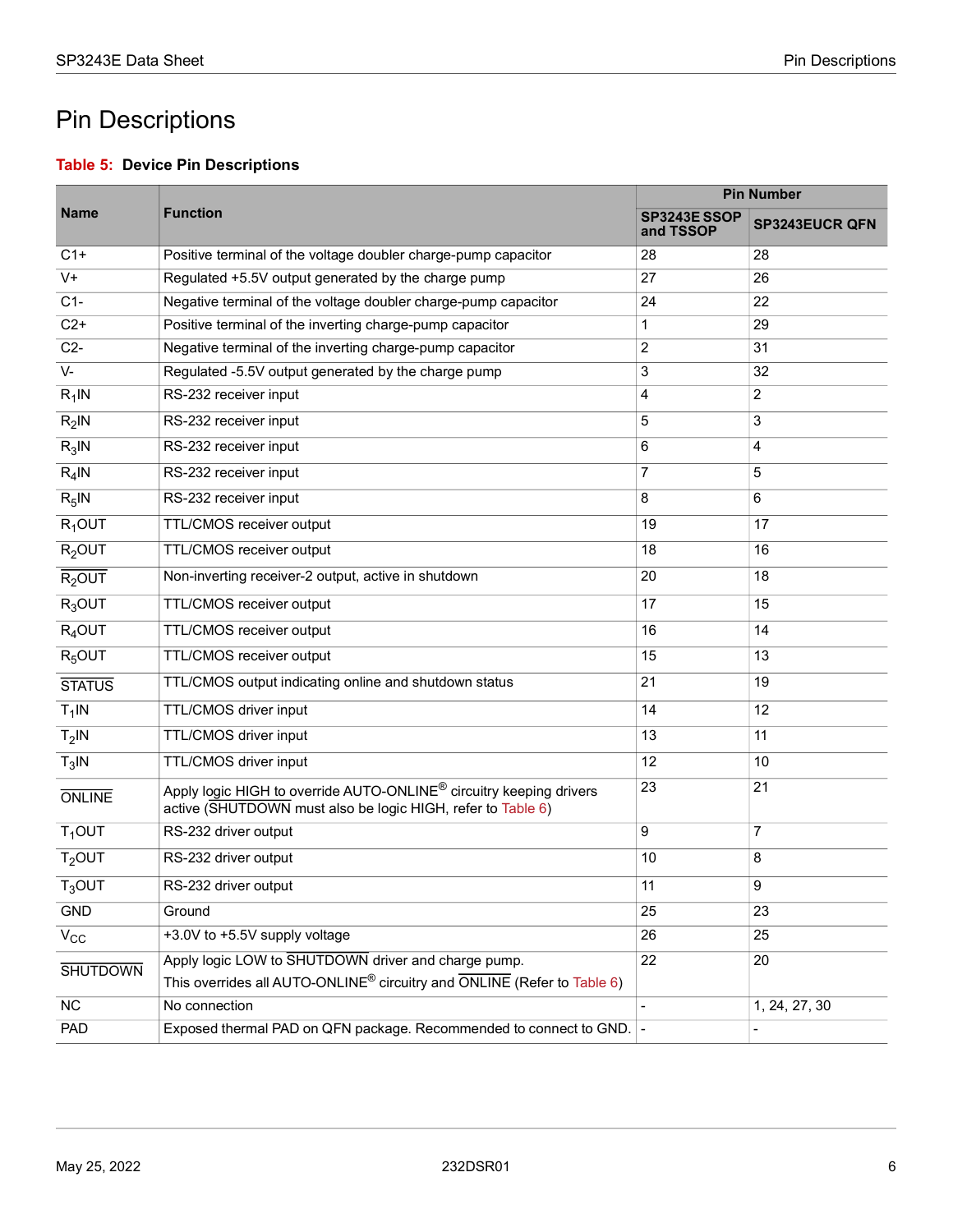# <span id="page-12-0"></span>Typical Operating Circuit



<span id="page-12-1"></span>**Figure 11: SP3243E Typical Operating Circuit**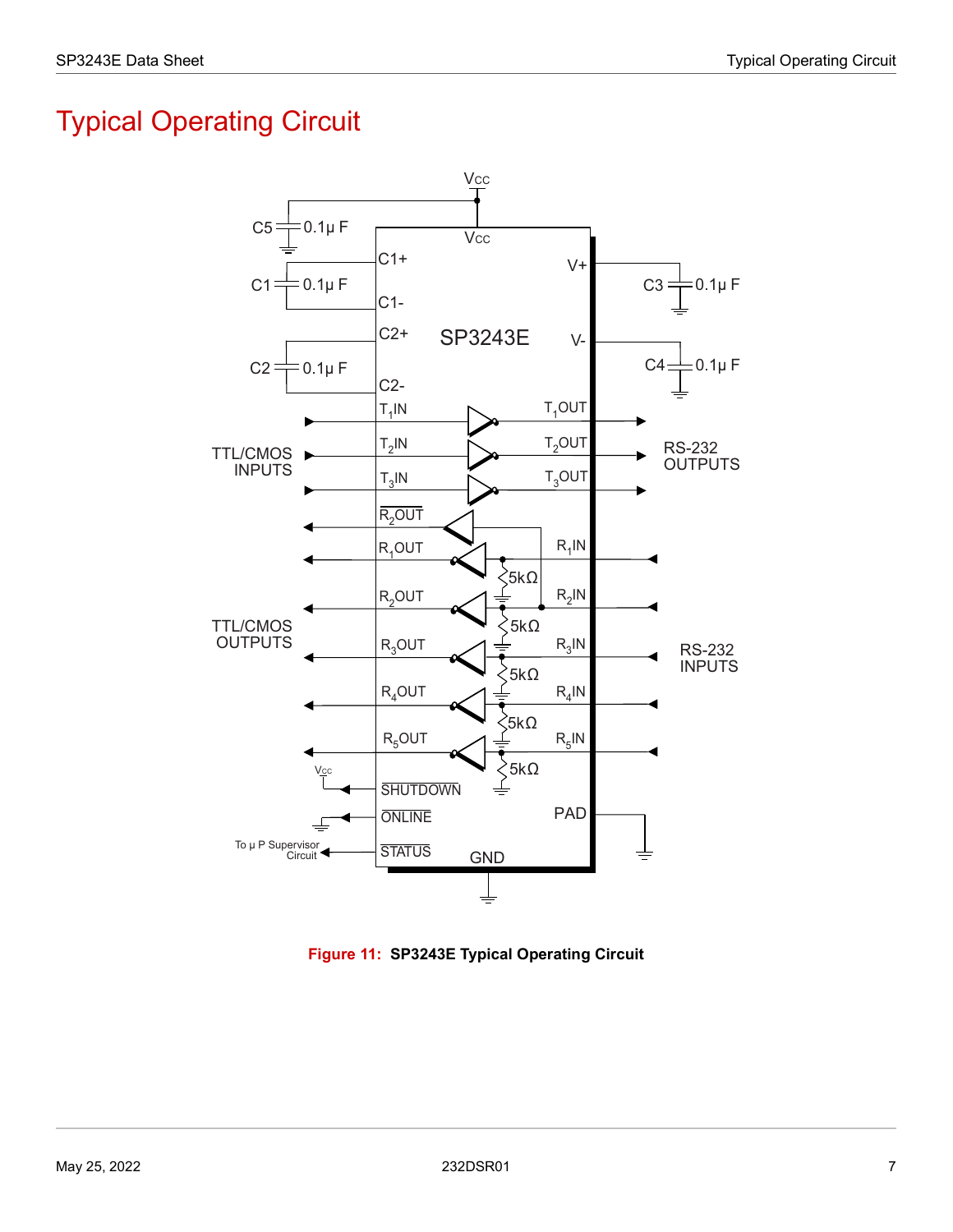# <span id="page-13-0"></span>**Description**

The SP3243E transceivers meet the EIA/TIA-232 and ITU-T V.28/V.24 communication protocols and can be implemented in battery-powered, portable or hand-held applications such as notebook or palmtop computers. The SP3243E devices feature MaxLinear's proprietary and patented (U.S. 5,306,954) on-board charge pump circuitry that generates ±5.5V RS-232 voltage levels from a single +3.0V to +5.5V power supply. The SP3243EU device can operate at a data rate of 1000kbps fully loaded.

The SP3243E is a 3 driver/5 receiver device, ideal for portable or hand-held applications. The SP3243E includes one complementary always-active receiver that can monitor an external device (such as a modem) in shutdown. This aids in protecting the UART or serial controller IC by preventing forward biasing of the protection diodes where  $V_{CC}$  may be disconnected.

The SP3243E series is an ideal choice for power sensitive designs. The SP3243E devices feature AUTO-ONLINE<sup>®</sup> circuitry which reduces the power supply drain to a 1µA supply current.

In many portable or hand-held applications, an RS-232 cable can be disconnected or a connected peripheral can be turned off. Under these conditions, the internal charge pump and the drivers will be shut down. Otherwise, the system automatically comes online. This feature allows design engineers to address power saving concerns without major design changes.



<span id="page-13-1"></span>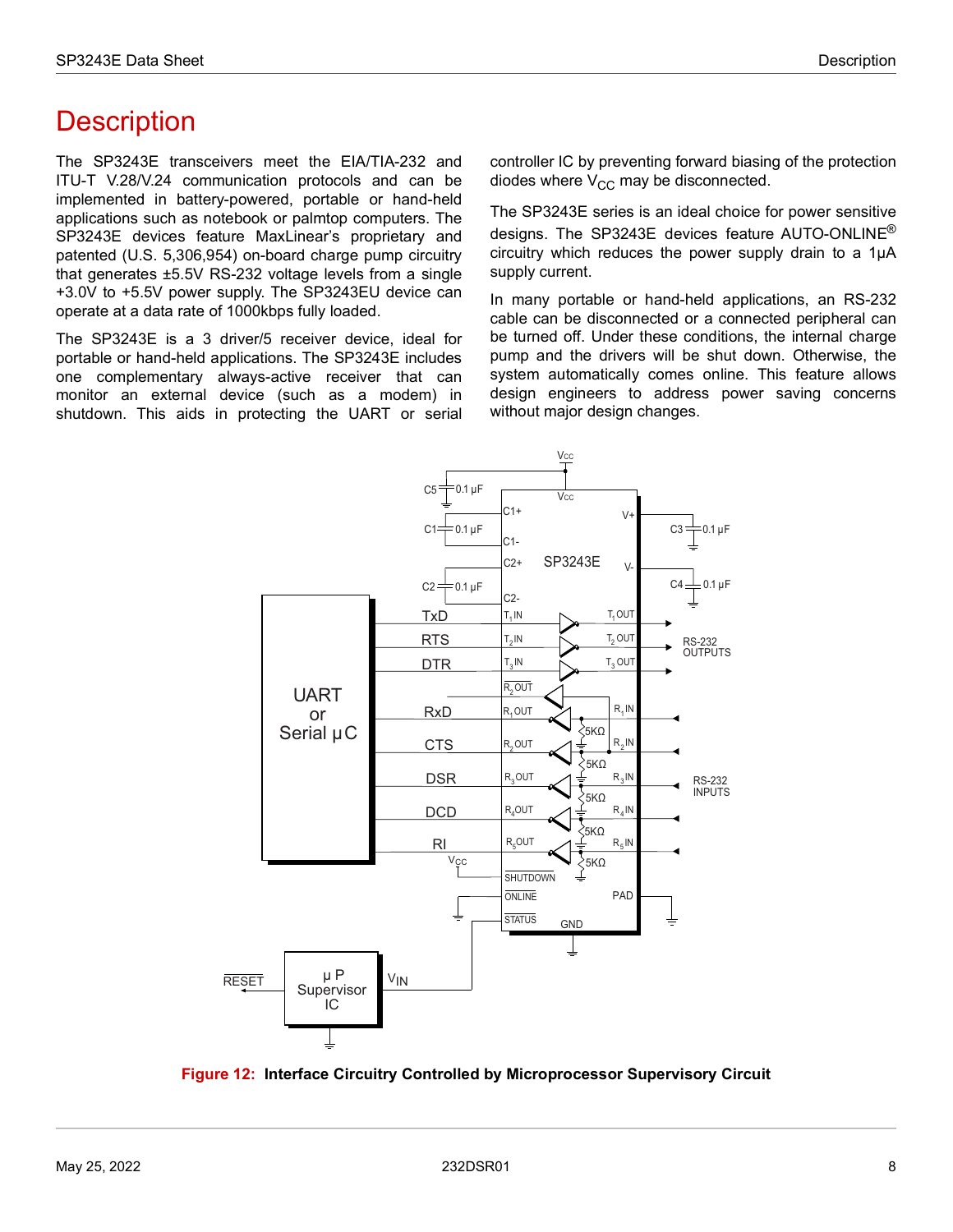# <span id="page-14-0"></span>Theory of Operation

The SP3243E series is made up of four basic circuit blocks:

- **1.** Drivers
- **2.** Receivers
- **3.** The MaxLinear proprietary charge pump
- **4.** AUTO-ONLINE® circuitry

### <span id="page-14-1"></span>**Drivers**

The drivers are inverting level transmitters that convert TTL or CMOS logic levels to 5.0V EIA/TIA-232 levels with an inverted sense relative to the input logic levels. Typically, the RS-232 output voltage swing is ±5.4V with no load and ±5V minimum fully loaded. The driver outputs are protected against infinite short-circuits to ground without degradation in reliability. These drivers comply with the EIA-TIA-232-F and all previous RS-232 versions. Unused drivers inputs should be connected to GND or  $V_{CC}$ .

The drivers have a minimum data rate of 250kbps (EB) or 1000kbps (EU) fully loaded.

[Figure 13](#page-14-2) shows a loopback test circuit used to test the RS-232 Drivers. [Figure 14](#page-14-3) shows the test results where one driver was active at 1Mbps and all three drivers were loaded with an RS-232 receiver in parallel with a 250pF capacitor. [Figure 15](#page-14-4) shows the test results of the loopback circuit with all drivers active at 250kbps with typical RS-232 loads in parallel with 1000pF capacitors. A superior RS-232 data transmission rate of 1Mbps makes the SP3243EU an ideal match for high speed LAN and personal computer peripheral applications.







<span id="page-14-2"></span>

<span id="page-14-4"></span>

<span id="page-14-3"></span>**Figure 14: Loopback Test Results at 1Mbps Figure 15: Loopback Test Results at 250kbps**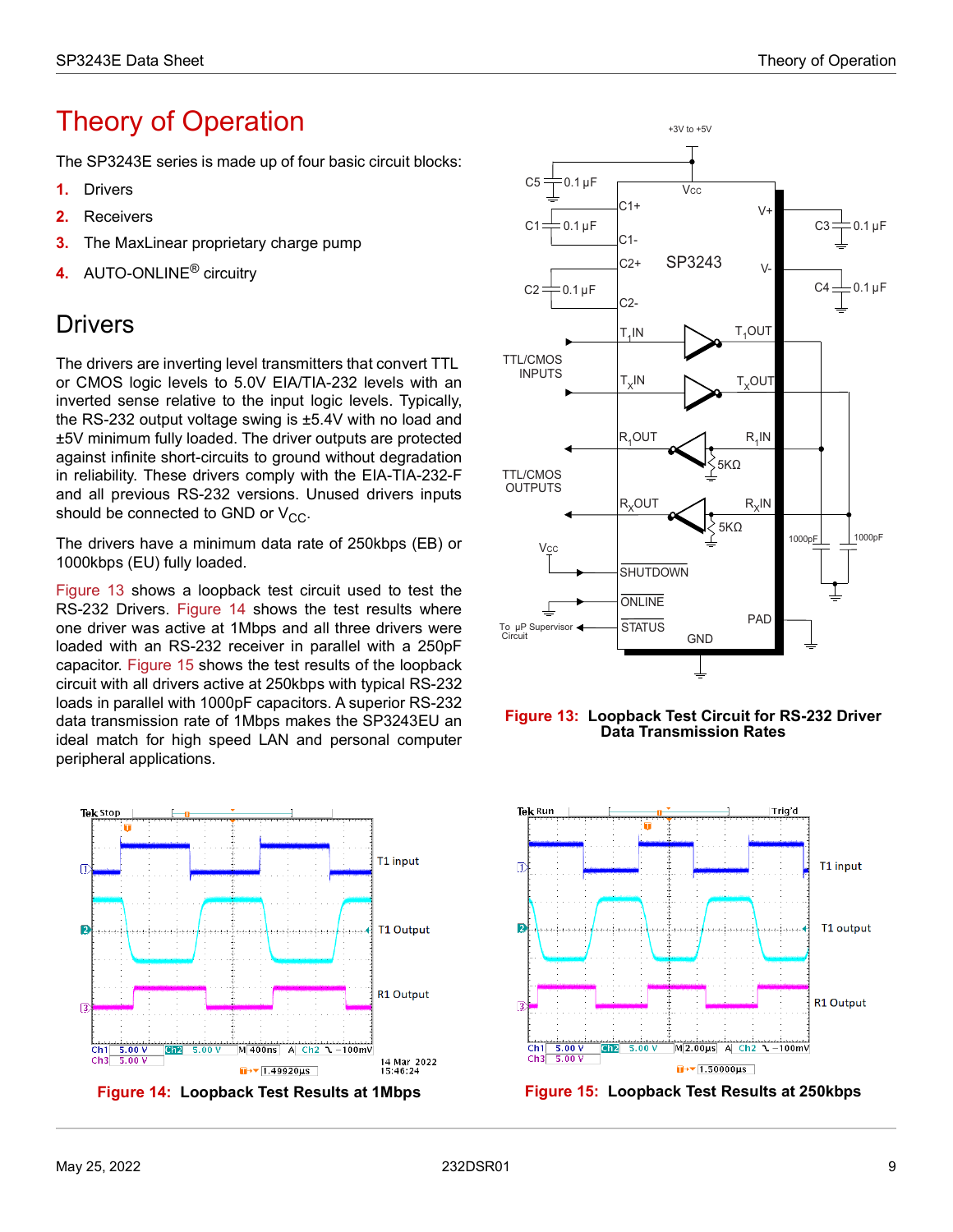### <span id="page-15-0"></span>**Receivers**

The receivers convert ±5.0V EIA/TIA-232 levels to TTL or CMOS logic output levels. Receivers are High-Z when the AUTO-ONLINE® circuitry is enabled or when in shutdown. The truth table logic of the SP3243 driver and receiver outputs can be found in [Table 6.](#page-15-6)

<span id="page-15-6"></span>**Table 6: SP3243E SHUTDOWN Truth Table**

| <b>SHUTDOWN</b> | <b>TxOUT</b> | <b>RxOUT</b> | R <sub>2</sub> OUT |
|-----------------|--------------|--------------|--------------------|
|                 | High-Z       | High-Z       | Active             |
|                 | Active       | Active       | Active             |

1. In AUTO-ONLINE® Mode where ONLINE = GND and SHUTDOWN =  $V_{CC}$ , the device will shut down if there is no activity present at the receiver inputs.

The SP3243E includes an additional non-inverting receiver with an output R<sub>2</sub>OUT. R<sub>2</sub>OUT is an extra output that remains active and monitors activity while the other receiver outputs are forced into high impedance. This allows a Ring Indicator (RI) signal from a peripheral to be monitored without forward biasing the TTL/CMOS inputs of the other devices connected to the receiver outputs.

Since receiver input is usually from a transmission line where long cable lengths and system interference can degrade the signal, the inputs have a typical hysteresis margin of 300mV. This ensures that the receiver is virtually immune to noisy transmission lines. Should an input be left unconnected, an internal 5kΩ pull-down resistor to ground will commit the output of the receiver to a HIGH state.

## <span id="page-15-1"></span>Charge Pump

The charge pump is a MaxLinear-patented design (U.S. 5,306,954) and uses a unique approach compared to older, less-efficient designs. The charge pump still requires four external capacitors, but uses a four-phase voltage shifting technique to attain symmetrical 5.5V power supplies. The internal power supply consists of a regulated dual charge pump that provides output voltages of 5.5V regardless of the input voltage ( $V_{CC}$ ) over the +3.0V to +5.5V range. This is important to maintain compliant RS-232 levels regardless of power supply fluctuations.

The charge pump operates in a discontinuous mode using an internal oscillator. If the output voltages are less than a magnitude of 5.5V, the charge pump is enabled. If the output voltages exceed a magnitude of 5.5V, the charge pump is disabled. This oscillator controls the four phases of the voltage shifting. A description of each phase follows.

### <span id="page-15-2"></span>Phase 1:  $V_{SS}$  Charge Storage

During this phase of the clock cycle, the positive side of capacitors  $C_1$  and  $C_2$  are initially charged to  $V_{CC}$ .  $C_1^+$  is then switched to GND and the charge in  $\mathsf{C_1}^-$  is transferred to C $_2^-$ . Since C $_2^+$  is connected to V $_{\rm CC}$ , the voltage potential across capacitor  $C_2$  is now 2 times  $V_{CC}$ .



### <span id="page-15-4"></span><span id="page-15-3"></span>Phase 2:  $V_{SS}$  Transfer

Phase two of the clock connects the negative terminal of  $C_2$ to the  $V_{SS}$  storage capacitor and the positive terminal of  $C_2$ to GND. This transfers a negative generated voltage to  $C_3$ . This generated voltage is regulated to a minimum voltage of -5.5V. Simultaneous with the transfer of the voltage to  $C_3$ , the positive side of capacitor  $C_1$  is switched to  $V_{CC}$  and the negative side is connected to GND.



<span id="page-15-5"></span>**Figure 17: Charge Pump — Phase 2**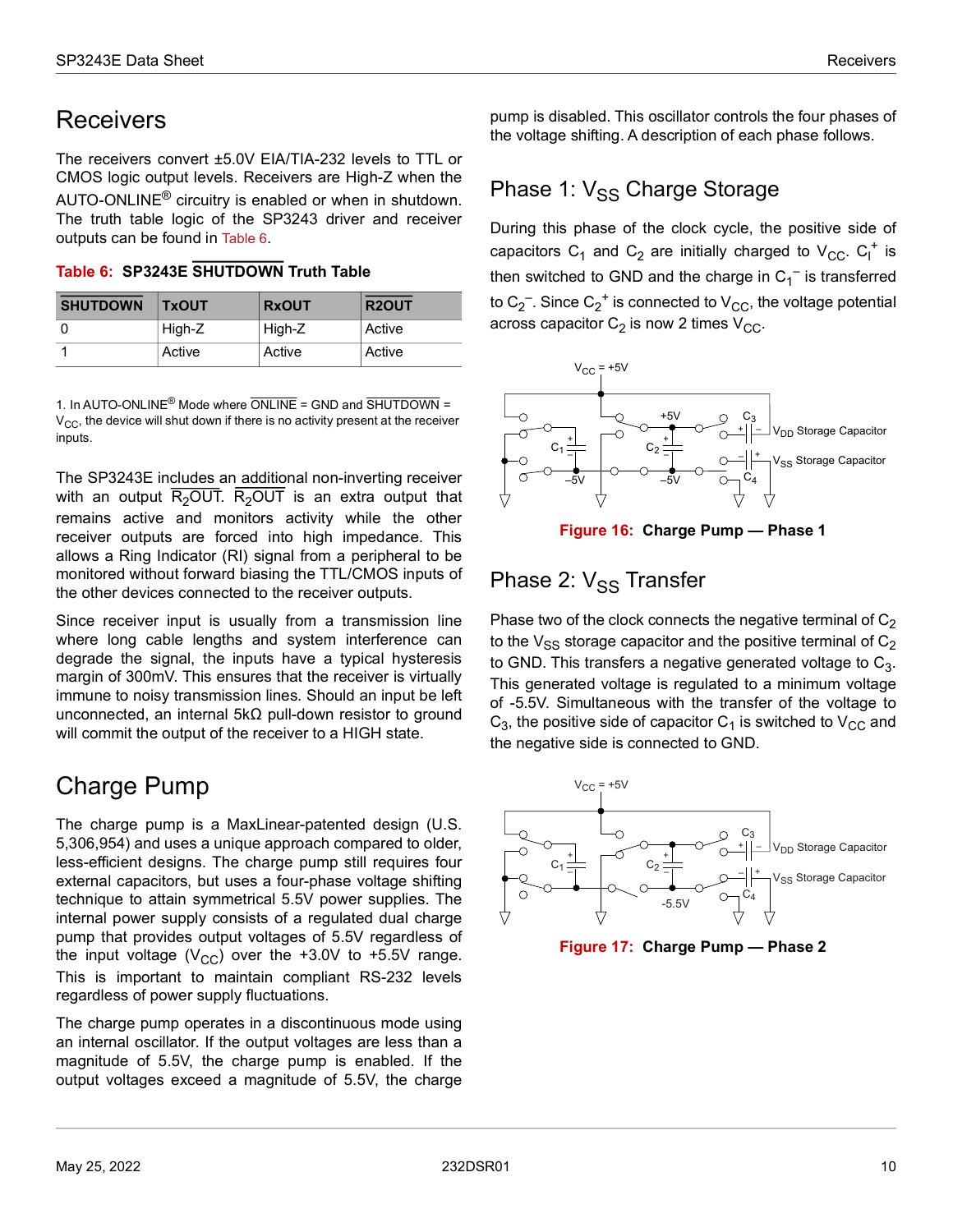### <span id="page-16-0"></span>Phase 3:  $V_{DD}$  Charge Storage

The third phase of the clock is identical to the first phase the charge transferred in  $C_1$  produces -V<sub>CC</sub> in the negative terminal of  $C_1$ , which is applied to the negative side of capacitor  $C_2$ . Since  $C_2^+$  is at  $V_{CC}$ , the voltage potential across  $C_2$  is 2 times  $V_{CC}$ .



**Figure 18: Charge Pump — Phase 3**

### <span id="page-16-3"></span><span id="page-16-1"></span>Phase 4:  $V_{DD}$  Transfer

The fourth phase of the clock connects the negative terminal of  $C_2$  to GND, and transfers this positive generated voltage across  $C_2$  to  $C_4$ , the  $V_{DD}$  storage capacitor. This voltage is regulated to +5.5V. At this voltage, the internal oscillator is disabled. Simultaneous with the transfer of the voltage to  $C_4$ , the positive side of capacitor  $C_1$  is switched to  $V_{CC}$  and the negative side is connected to GND, allowing the charge pump cycle to begin again. The charge pump cycle will continue as long as the operational conditions for the internal oscillator are present.



<span id="page-16-4"></span>Since both  $V^+$  and  $V^-$  are separately generated from  $V_{CC}$ , in a no-load condition  $V^+$  and  $V^-$  will be symmetrical. Older charge pump approaches that generate  $V^-$  from  $V^+$ will show a decrease in the magnitude of  $V^-$  compared to  $V^+$  due to the inherent inefficiencies in the design. The clock rate for the charge pump typically operates at greater than 250kHz. The external capacitors can be as low as 0.1µF with a 16V breakdown voltage rating.

<span id="page-16-5"></span>

| Input Voltage V <sub>CC</sub> | <b>Charge Pump Capacitor Value</b>                         |
|-------------------------------|------------------------------------------------------------|
| 3.0V to 3.6V                  | $C_1 - C_4 = 0.1 \mu F$                                    |
| 4.5V to 5.5V                  | $ C_1$ = 0.047µF, C <sub>2</sub> - C <sub>4</sub> = 0.33µF |
| 3.0V to 5.5V                  | $C_1 - C_4 = 0.22 \mu F$                                   |

The MaxLinear-patented charge pumps are designed to operate reliably with a range of low cost capacitors. Either polarized or non polarized capacitors may be used. If polarized capacitors are used they should be oriented as shown in the Typical Operating Circuit. The  $V^+$  capacitor may be connected to either ground or  $V_{CC}$  (polarity reversed.)

The charge pump operates with  $0.1 \mu$ F capacitors (C<sub>1</sub>~C<sub>4</sub>). For other supply voltages, see the table for recommended capacitor values. Increasing the capacitor values (for example, by doubling in value) reduces ripple on the transmitter outputs and may slightly reduce power consumption.  $C_2$ ,  $C_3$ , and  $C_4$  can be increased without changing  $C_1$ 's value.

For best charge pump efficiency, locate the charge pump and bypass capacitors as close as possible to the IC. Surface mount capacitors are best for this purpose. Using capacitors with lower equivalent series resistance (ESR) and self-inductance, along with minimizing parasitic PCB trace inductance, will optimize charge pump operation. Designers are also advised to consider that capacitor values may shift over time and operating temperature.

# <span id="page-16-2"></span>AUTO-ONLINE® Circuitry

The SP3243E devices have a patent pending AUTO-ONLINE® circuitry on board that saves power in applications such as laptop computers, palmtop (PDA) computers and other portable systems.

The SP3243E devices incorporate an AUTO-ONLINE<sup>®</sup> circuit that automatically enables itself when the external transmitters are enabled and the cable is connected. Conversely, the AUTO-ONLINE® circuit also disables most of the internal circuitry when the device is not being used and goes into a standby mode where the device typically draws 1µA. This function is externally controlled by the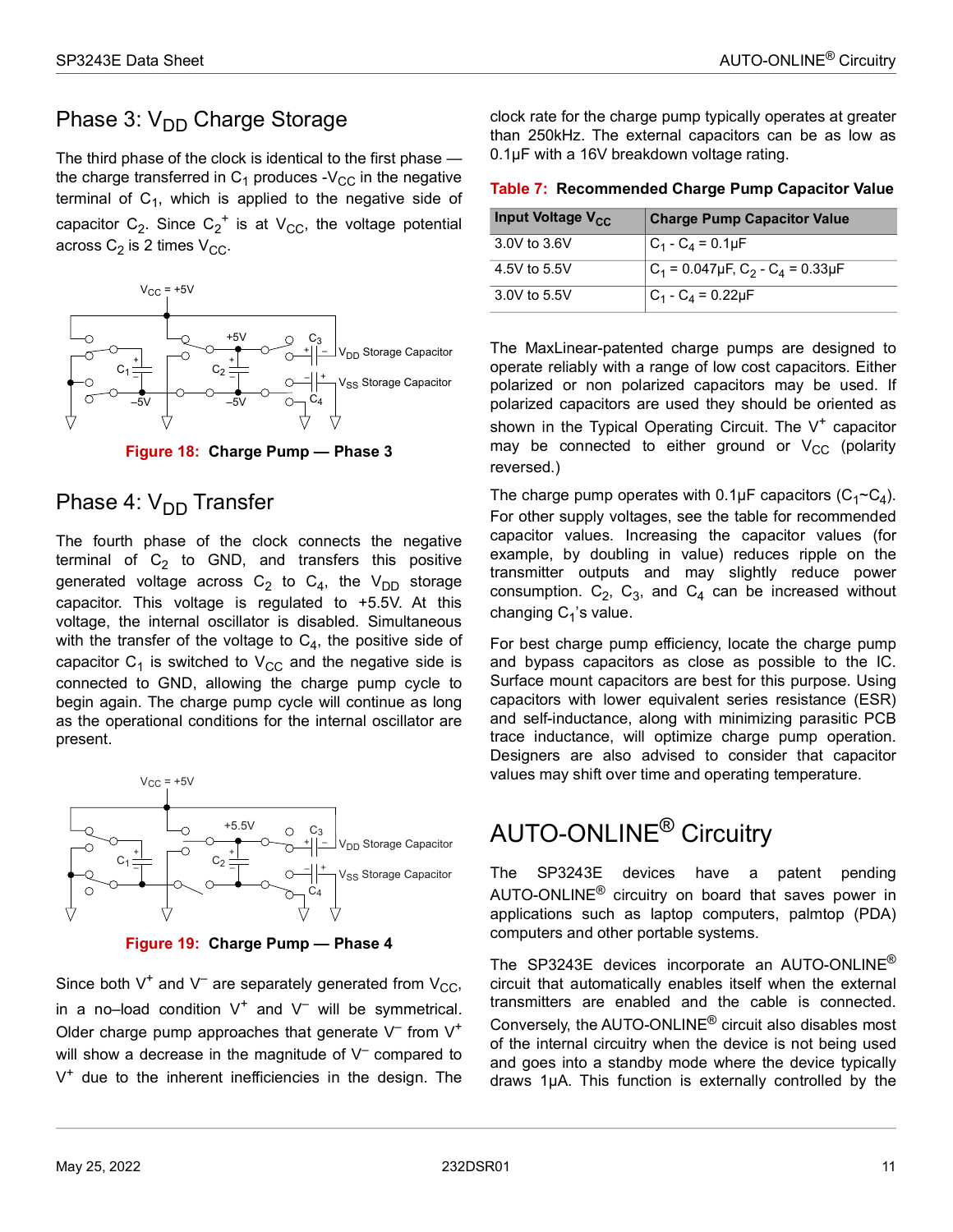ONLINE pin. When this pin is tied to a logic LOW, the AUTO-ONLINE® function is active. Once active, the device is enabled until there is no activity on the receiver inputs. The receiver input typically sees at least ±3V, which is generated from the transmitters at the other end of the cable with a ±5V minimum.

When the external transmitters are disabled or the cable is disconnected, the receiver inputs will be pulled down by their internal 5kΩ resistors to ground. When this occurs over a period of time, the internal transmitters will be disabled and the device goes into a shutdown or standby mode. When ONLINE is HIGH, the AUTO-ONLINE<sup>®</sup> mode is disabled.

The AUTO-ONLINE® circuit has two stages:

- **1.** Inactive Detection
- **2.** Accumulated Delay



#### <span id="page-17-0"></span>**Figure 20: AUTO-ONLINE® Timing Waveforms**

The first stage, shown in [Figure 24](#page-19-0), detects an inactive input. A logic HIGH is asserted on  $R_X$ INACT if the cable is disconnected or the external transmitters are disabled. Otherwise,  $R_X$ INACT will be at a logic LOW. This circuit is duplicated for each of the other receivers.

The second stage of the AUTO-ONLINE® circuitry, shown in [Figure 25,](#page-19-1) processes all the receiver's  $R_x$ INACT signals with an accumulated delay that disables the device to a 1µA supply current.

The STATUS pin goes to a logic LOW when the cable is disconnected, the external transmitters are disabled, or the SHUTDOWN pin is invoked. The typical accumulated delay is around 20µs.

When the SP3243E drivers or internal charge pump are disabled, the supply current is reduced to 1µA. This can commonly occur in hand-held or portable applications where the RS-232 cable is disconnected or the RS-232 drivers of the connected peripheral are turned off.

The AUTO-ONLINE® mode can be disabled by the SHUTDOWN pin. If this pin is a logic LOW, the AUTO-ONLINE® function will not operate regardless of the logic state of the ONLINE pin. [Table 8](#page-19-2) summarizes the logic of the AUTO-ONLINE<sup>®</sup> operating modes. The truth table logic of the SP3243E driver and receiver outputs can be found in [Table 6.](#page-15-6)

The STATUS pin outputs a logic LOW signal if the device is shutdown. This pin goes to a logic HIGH when the external transmitters are enabled and the cable is connected.

When the SP3243E devices are shut down, the charge pumps are turned off.  $V^+$  charge pump output decays to  $V_{\text{CC}}$ , the V<sup>-</sup> output decays to GND. The decay time will depend on the size of capacitors used for the charge pump. Once in shutdown, the time required to exit the shut down state and have valid  $V^+$  and  $V^-$  levels is typically 200µs.

For easy programming, the STATUS can be used to indicate DSR or a Ring Indicator signal. Tying ONLINE and SHUTDOWN together will bypass the AUTO-ONLINE<sup>®</sup> circuitry so this connection acts like a shutdown input pin.



<span id="page-17-1"></span>

The SP3243E driver outputs are able to maintain voltage under loading of up to 2.5mA per driver, ensuring sufficient output for mouse-driving applications.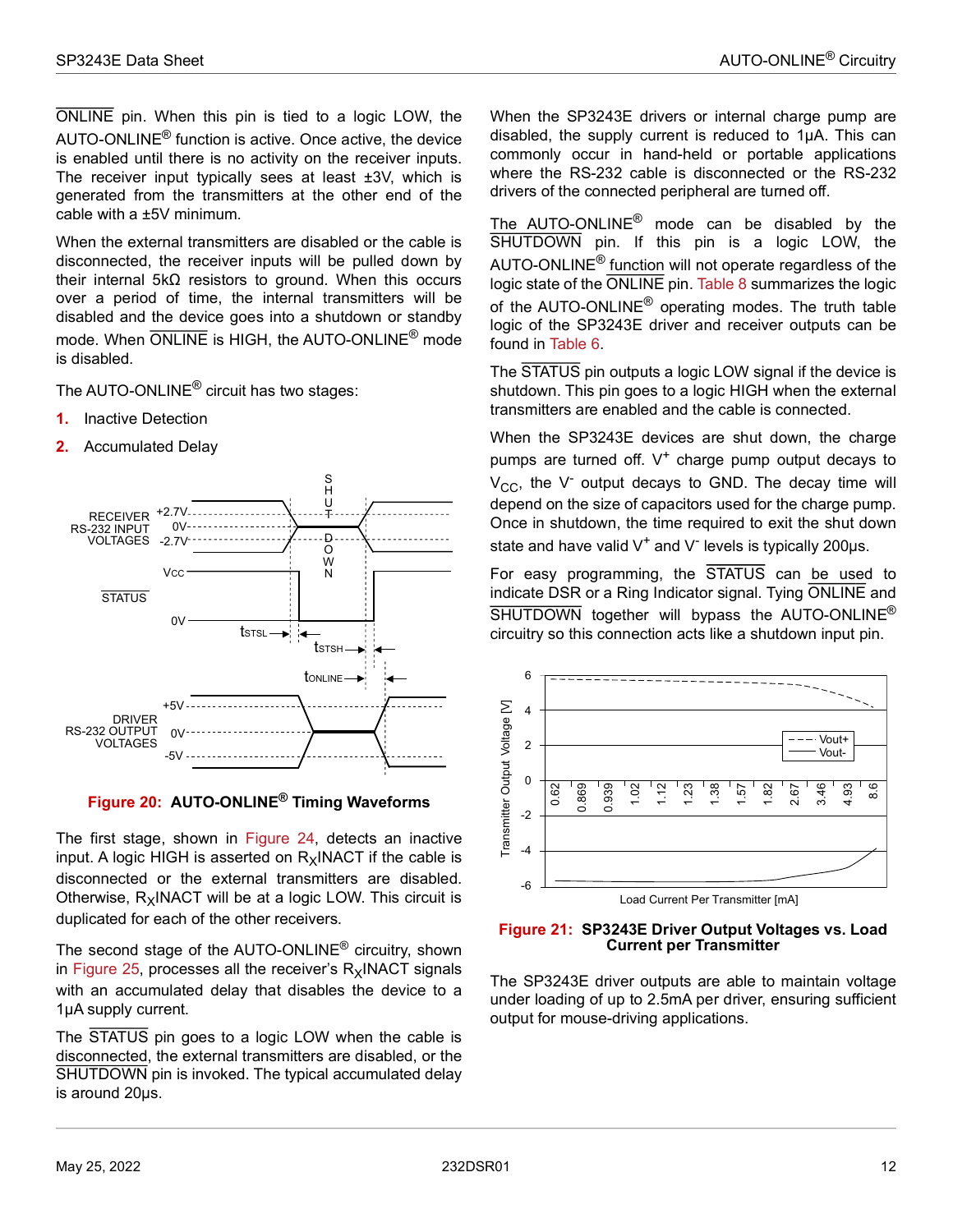



<span id="page-18-0"></span>

<span id="page-18-1"></span>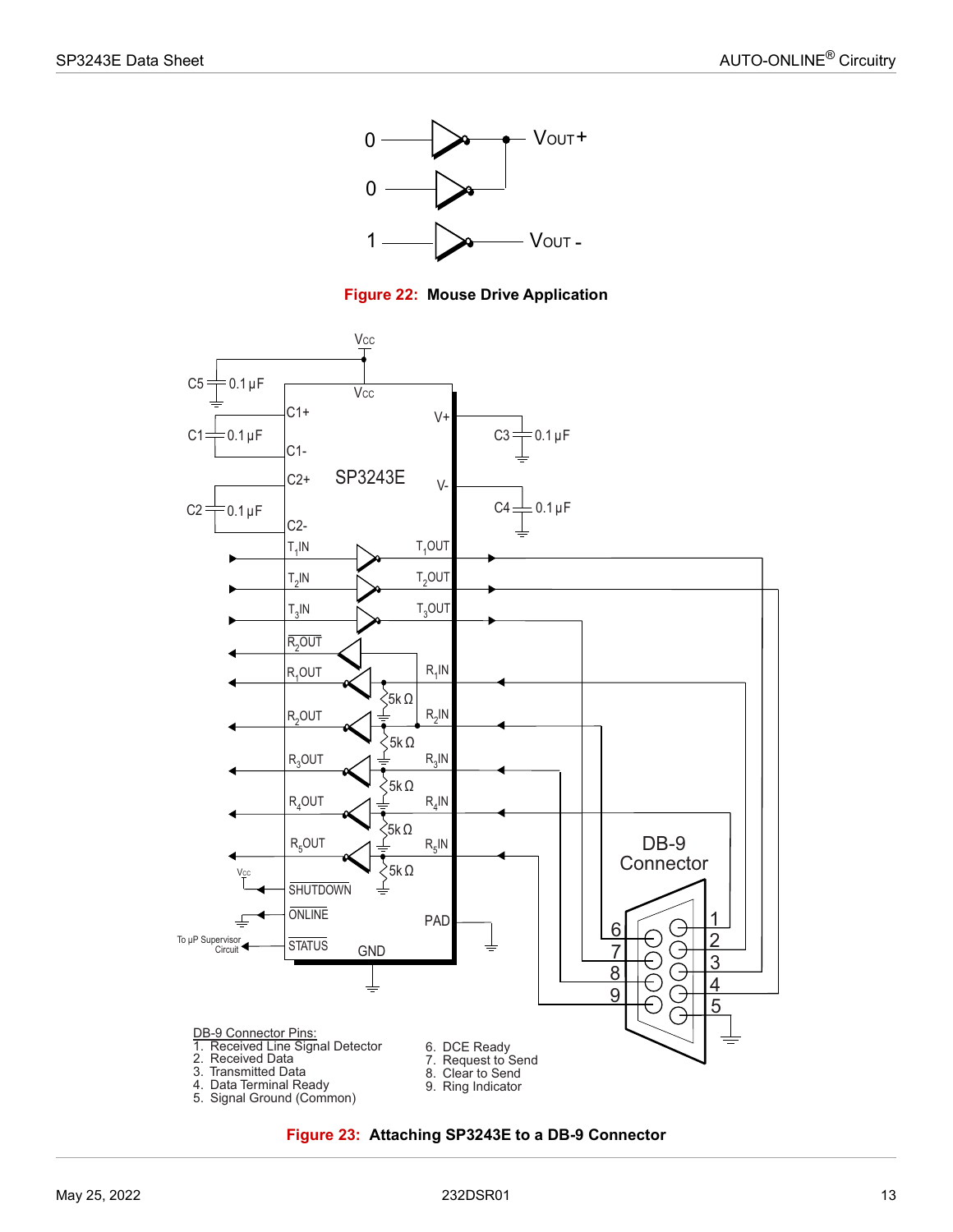### <span id="page-19-2"></span>**Table 8: AUTO-ONLINE® Logic**

| RS-232 Signal at<br><b>Receiver Input</b> | <b>SHUTDOWN Input</b> | <b>ONLINE Input</b> | <b>STATUS Output</b> | <b>Transceiver Status</b>            |
|-------------------------------------------|-----------------------|---------------------|----------------------|--------------------------------------|
| Yes                                       | High                  | Low                 | High                 | Normal operation                     |
|                                           |                       |                     |                      | (AUTO-ONLINE <sup>®</sup> )          |
| <b>No</b>                                 | High                  | High                | Low                  | Normal operation                     |
| <b>No</b>                                 | High                  | Low                 | Low                  | Shutdown (AUTO-ONLINE <sup>®</sup> ) |
| Yes                                       | Low                   | High/Low            | High                 | Shutdown                             |
| <b>No</b>                                 | Low                   | High/Low            | Low                  | Shutdown                             |



**Figure 24: Stage I of AUTO-ONLINE® Circuitry**

<span id="page-19-1"></span><span id="page-19-0"></span>

**Figure 25: Stage II of AUTO-ONLINE® Circuitry**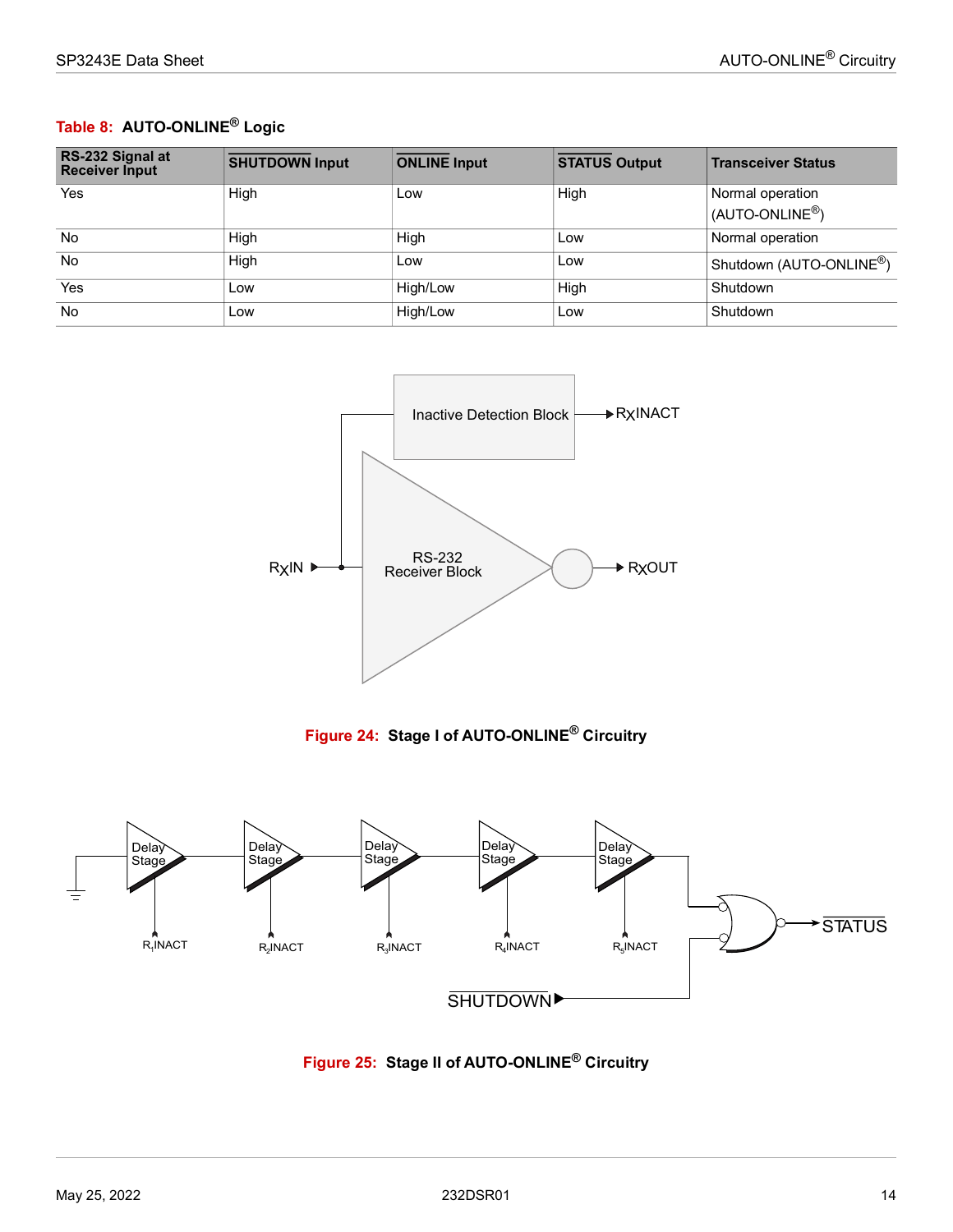### <span id="page-20-0"></span>ESD Tolerance

The SP3243E series incorporates ruggedized ESD cells on all driver output and receiver input pins. The ESD structure is improved over our previous family for more rugged applications and environments sensitive to electro-static discharges and associated transients. The improved ESD tolerance is at least ±15kV without damage nor latch-up.

There are different methods of ESD testing applied:

- **a.** MIL-STD-883, Method 3015.7
- **b.** IEC61000-4-2 Air-Discharge
- **c.** IEC61000-4-2 Direct Contact

The Human Body Model has been the generally accepted ESD testing method for semiconductors. This method is also specified in MIL-STD-883, Method 3015.7 for ESD testing. The premise of this ESD test is to simulate the human body's potential to store electro-static energy and discharge it to an integrated circuit. The simulation is performed by using a test model as shown in [Figure 26](#page-21-0). This method will test the IC's capability to withstand an ESD transient during normal handling such as in manufacturing areas where the ICs tend to be handled frequently.

 The IEC-61000-4-2, formerly IEC801-2, is generally used for testing ESD on equipment and systems. For system manufacturers, they must guarantee a certain amount of ESD protection since the system itself is exposed to the outside environment and human presence. The premise with IEC61000-4-2 is that the system is required to withstand an amount of static electricity when ESD is applied to points and surfaces of the equipment that are accessible to personnel during normal usage. The transceiver IC receives most of the ESD current when the ESD source is applied to the connector pins. The test circuit for IEC61000-4-2 is shown on [Figure 27.](#page-21-1) There are two methods within IEC61000-4-2, the Air Discharge method and the Contact Discharge method.

With the Air Discharge Method, an ESD voltage is applied to the equipment under test (EUT) through air. This simulates an electrically charged person ready to connect a cable onto the rear of the system only to find an unpleasant zap just before the person touches the back panel. The high energy potential on the person discharges through an arcing path to the rear panel of the system before he or she even touches the system. This energy, whether discharged directly or through air, is predominantly a function of the discharge current rather than the discharge voltage. Variables with an air discharge such as approach speed of the object carrying the ESD potential to the system and

humidity will tend to change the discharge current. For example, the rise time of the discharge current varies with the approach speed.

The Contact Discharge Method applies the ESD current directly to the EUT. This method was devised to reduce the unpredictability of the ESD arc. The discharge current rise time is constant since the energy is directly transferred without the air-gap arc. In situations such as hand held systems, the ESD charge can be directly discharged to the equipment from a person already holding the equipment. The current is transferred on to the keypad or the serial port of the equipment directly and then travels through the PCB and finally to the IC.

The circuit models in [Figure 26](#page-21-0) and [Figure 27](#page-21-1) represent the typical ESD testing circuit used for all three methods. The  $C<sub>S</sub>$  is initially charged with the DC power supply when the first switch (SW1) is on. Now that the capacitor is charged, the second switch (SW2) is on while SW1 switches off. The voltage stored in the capacitor is then applied through  $R<sub>S</sub>$ , the current limiting resistor, onto the device under test (DUT). In ESD tests, the SW2 switch is pulsed so that the device under test receives a duration of voltage.

For the Human Body Model, the current limiting resistor (R<sub>S</sub>) and the source capacitor (C<sub>S</sub>) are 1.5k $\Omega$  and 100pF, respectively. For IEC-61000-4-2, the current limiting resistor (R<sub>S</sub>) and the source capacitor (C<sub>S</sub>) are 330Ω and 150pF, respectively.

#### The higher  $C_S$  value and lower  $R_S$  value in the

IEC61000-4-2 model are more stringent than the Human Body Model. The larger storage capacitor injects a higher voltage to the test point when SW2 is switched on. The lower current limiting resistor increases the current charge onto the test point.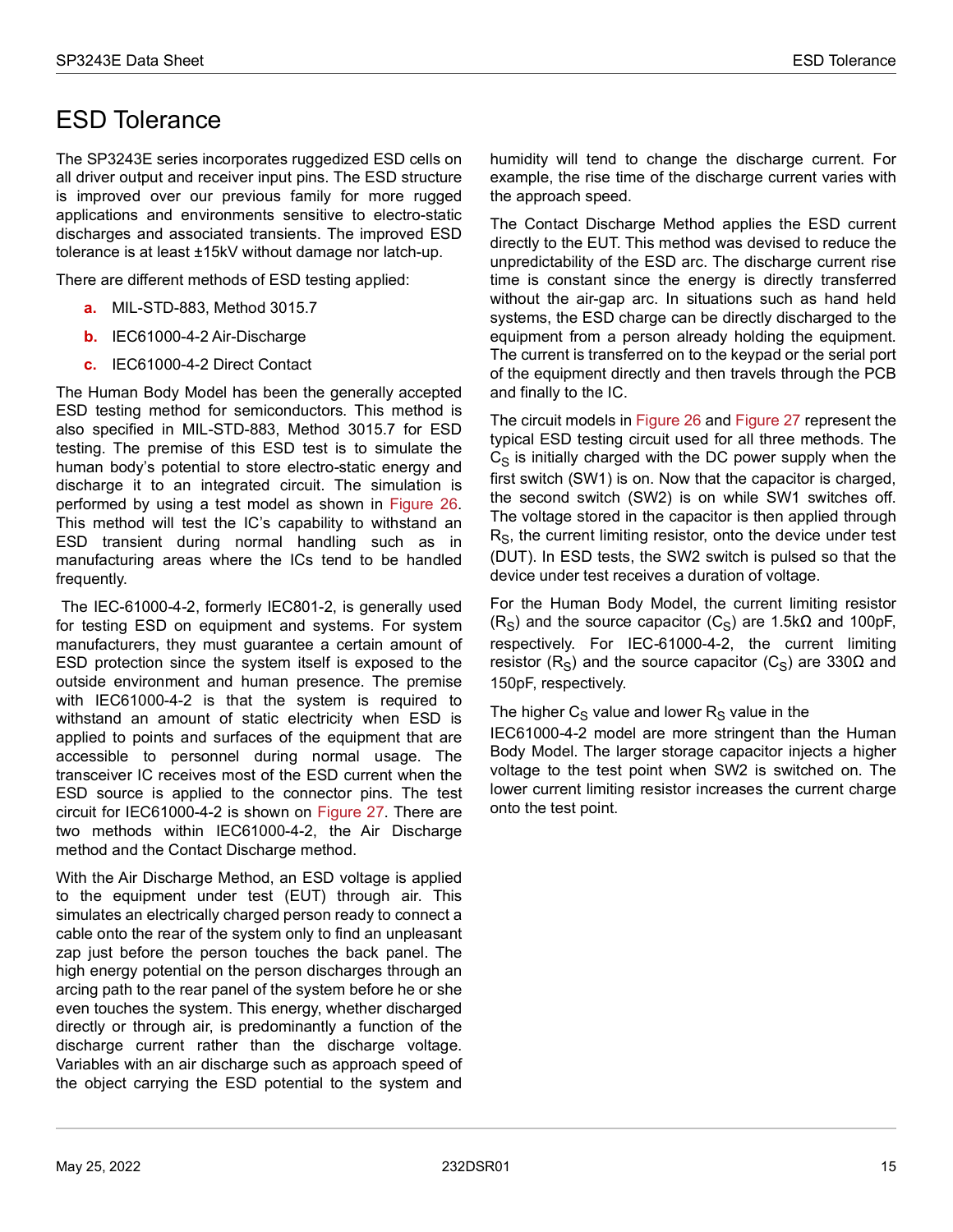

**Figure 26: ESD Test Circuit for Human Body Model**

<span id="page-21-0"></span>



<span id="page-21-1"></span>

<span id="page-21-2"></span>**Figure 28: ESD Test Waveform for IEC61000-4-2**

<span id="page-21-3"></span>**Table 9: Transceiver ESD Tolerance Levels**

| <b>Device Pin</b> | <b>Human</b>                | IEC 61000-4-2           |                                 |       |
|-------------------|-----------------------------|-------------------------|---------------------------------|-------|
| <b>Tested</b>     | <b>Body</b><br><b>Model</b> | Air<br><b>Discharge</b> | <b>Direct</b><br><b>Contact</b> | Level |
| Driver outputs    | ±15kV                       | ±15kV                   | ±8kV                            |       |
| Receiver inputs   | ±15kV                       | ±15kV                   | ±8kV                            |       |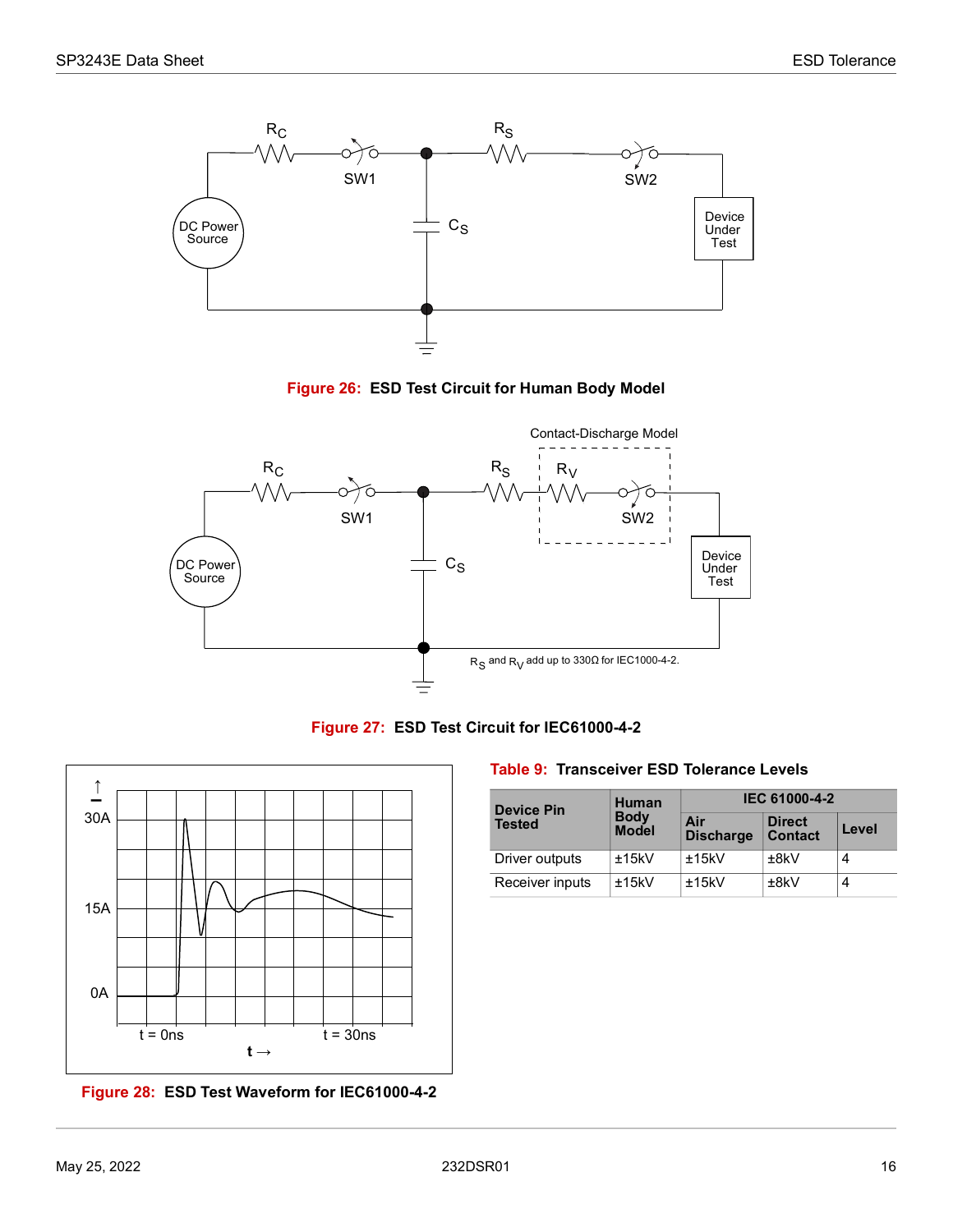# <span id="page-22-0"></span>Mechanical Dimensions

### <span id="page-22-1"></span>QFN32



- DIMENSIONS AND TOLERANCE PER JEDEC MO-220.

Drawing No.: POD-00000036<br>Revision: B

<span id="page-22-2"></span>**Figure 29: Mechanical Dimensions, QFN32**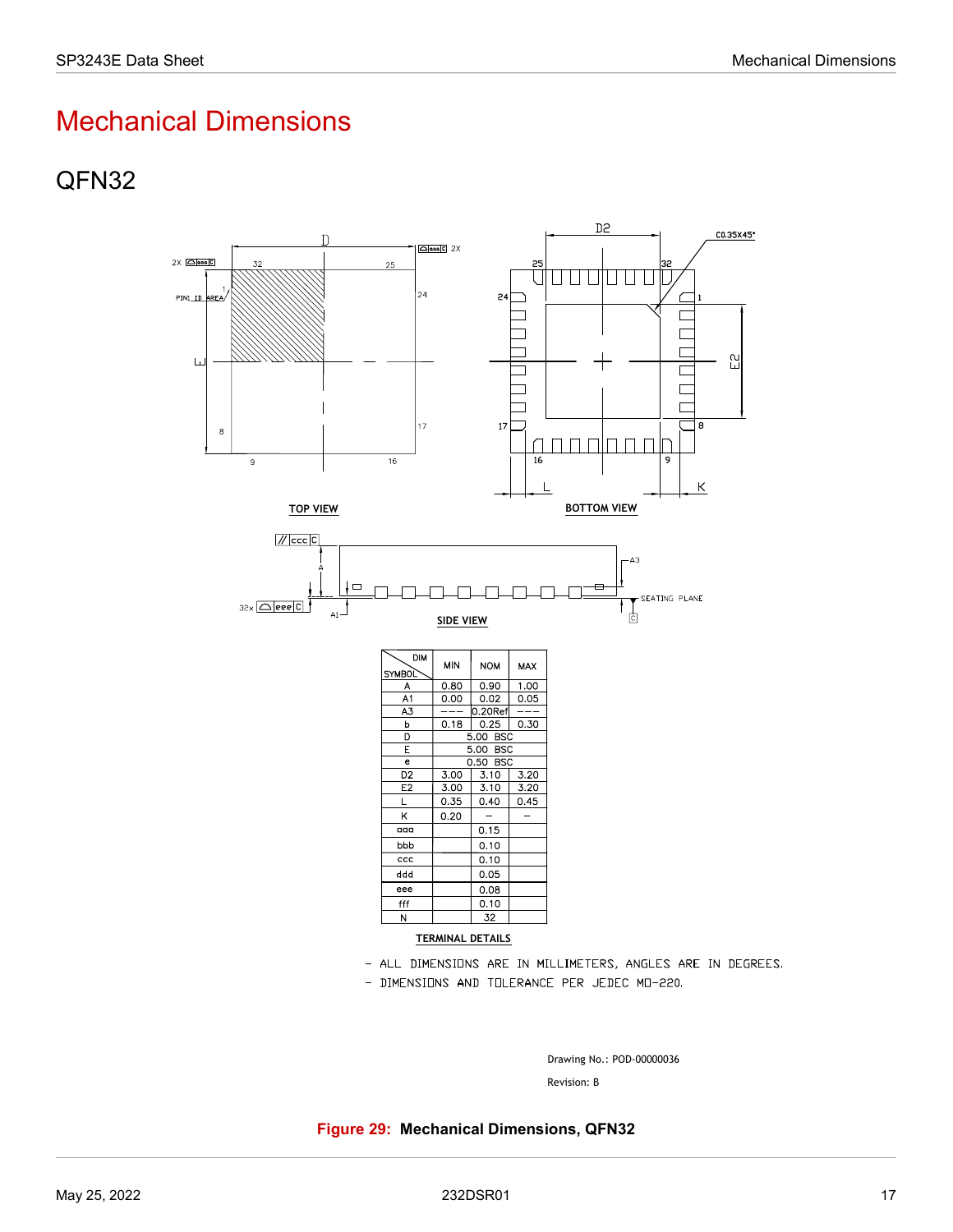# <span id="page-23-0"></span>Recommended Land Pattern and Stencil

### <span id="page-23-1"></span>QFN32



Revision: B Drawing No.: POD-00000036

#### <span id="page-23-2"></span>**Figure 30: Recommended Land Pattern and Stencil, QFN32**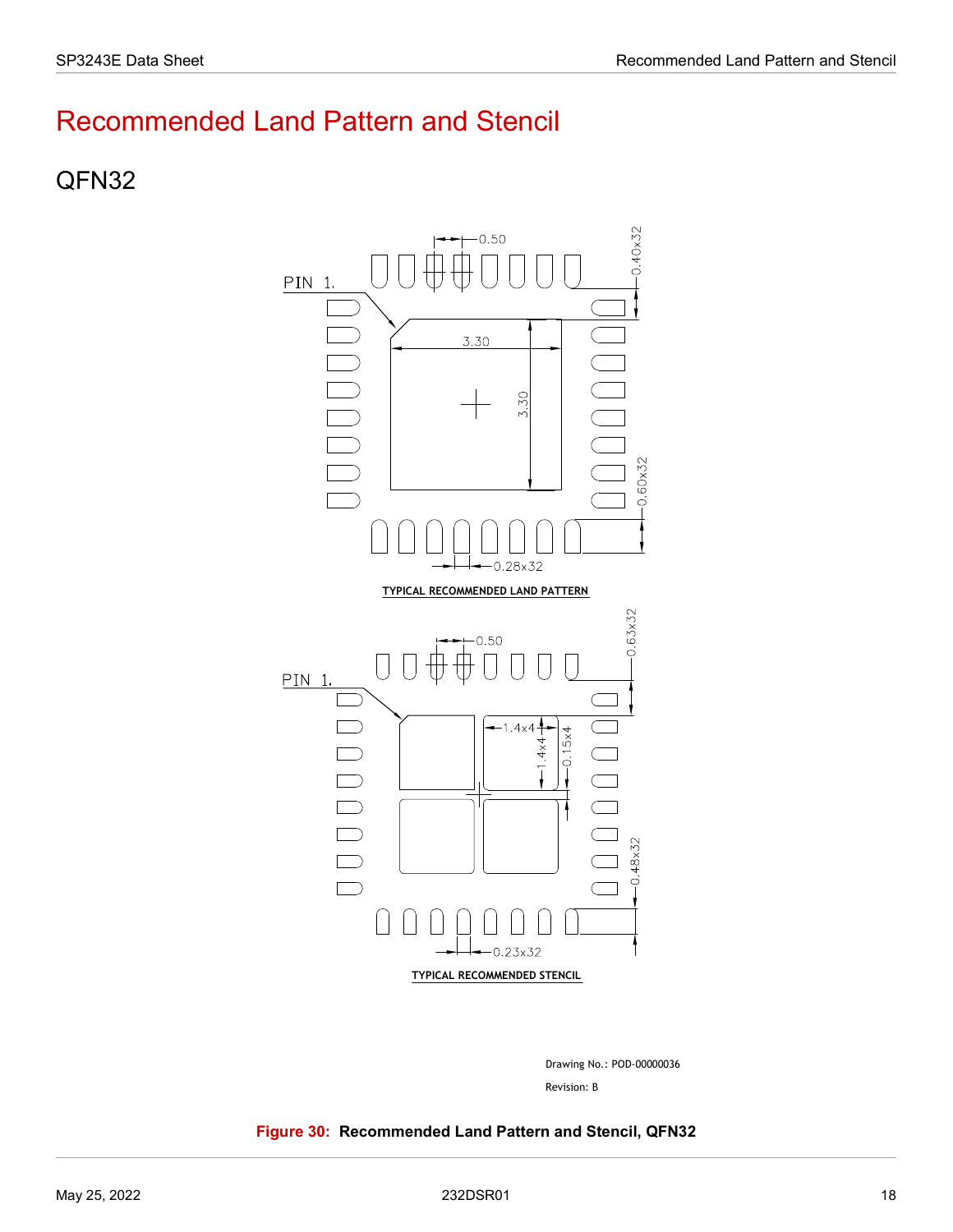# <span id="page-24-0"></span>Mechanical Dimensions

### <span id="page-24-1"></span>SSOP28



- DIMENSIONS AND TOLERANCE PER JEDEC MO-150 AH.

Drawing No.: POD-000000 133

#### <span id="page-24-2"></span>**Figure 31: Mechanical Dimensions, SSOP28**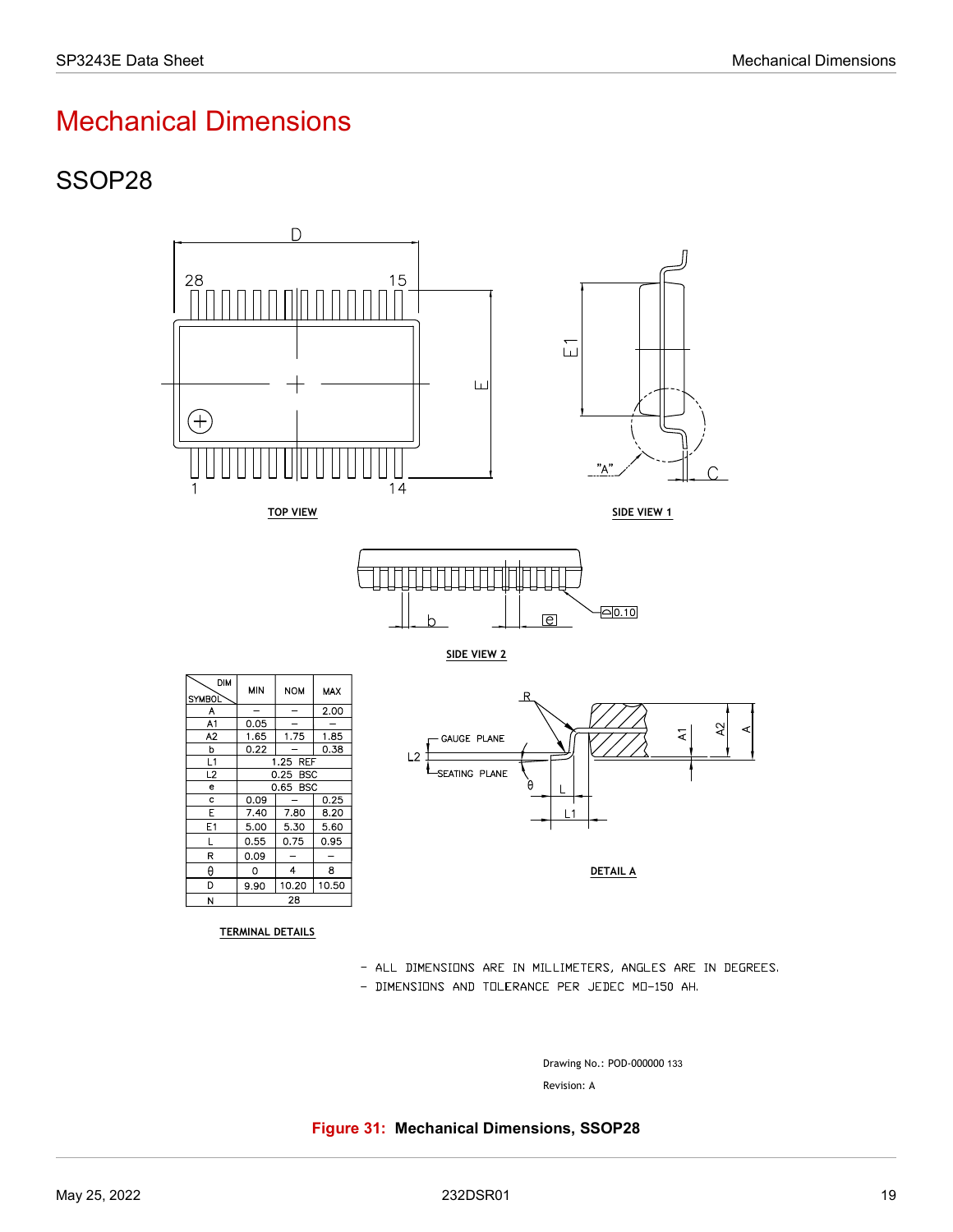# <span id="page-25-0"></span>Recommended Land Pattern and Stencil

### <span id="page-25-1"></span>SSOP28





Revision: A Drawing No.: POD-000000 Drawing No.: POD-000000 133

#### <span id="page-25-2"></span>**Figure 32: Recommended Land Pattern and Stencil, SSOP28**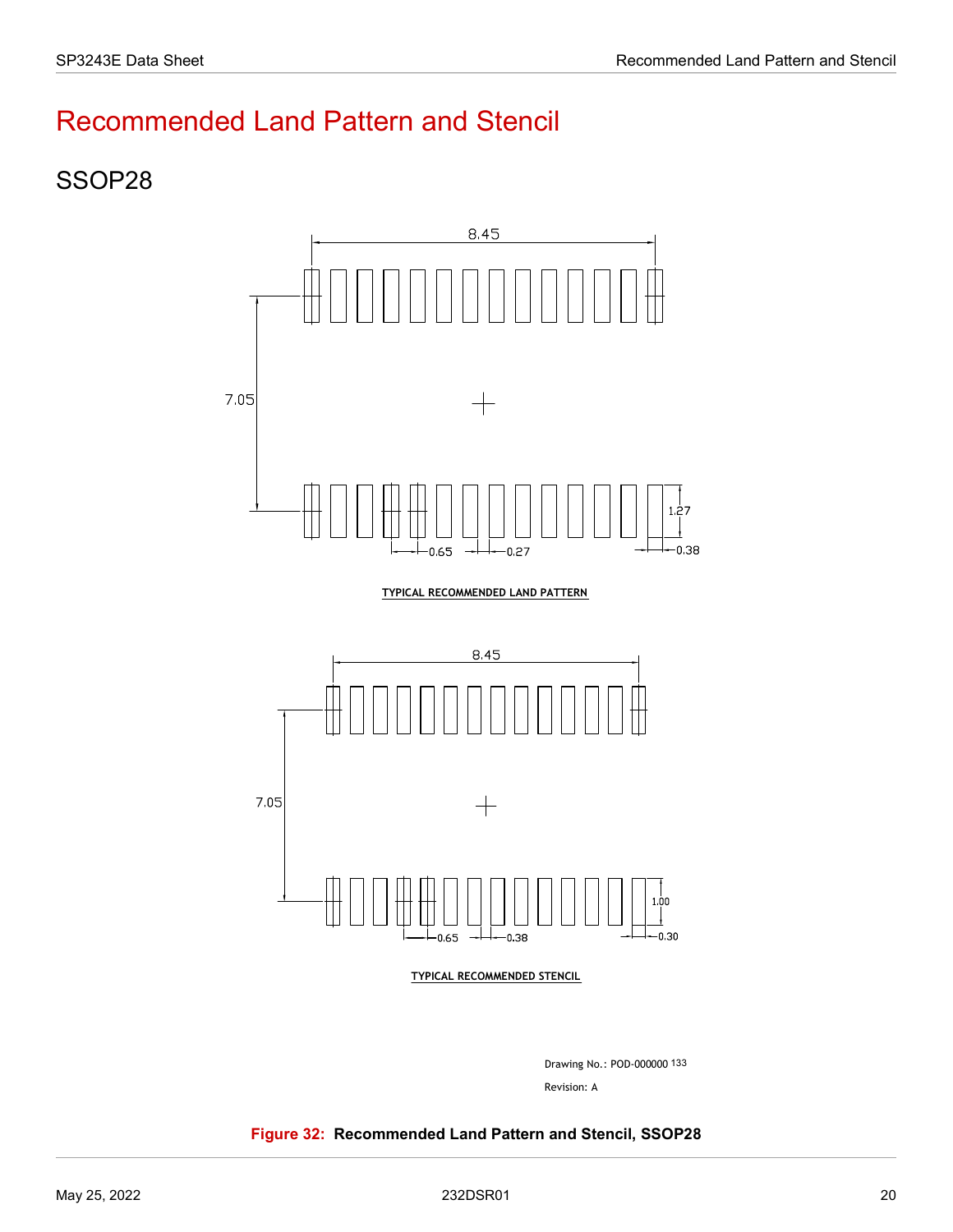# <span id="page-26-0"></span>Mechanical Dimensions

# <span id="page-26-1"></span>TSSOP28



- ALL DIMENSIONS ARE IN MILLIMETERS, ANGLES ARE IN DEGREES.
- DIMENSIONS AND TOLERANCE PER JEDEC MO-153.

Drawing No.: POD-000000 134

#### <span id="page-26-2"></span>**Figure 33: Mechanical Dimensions, TSSOP28**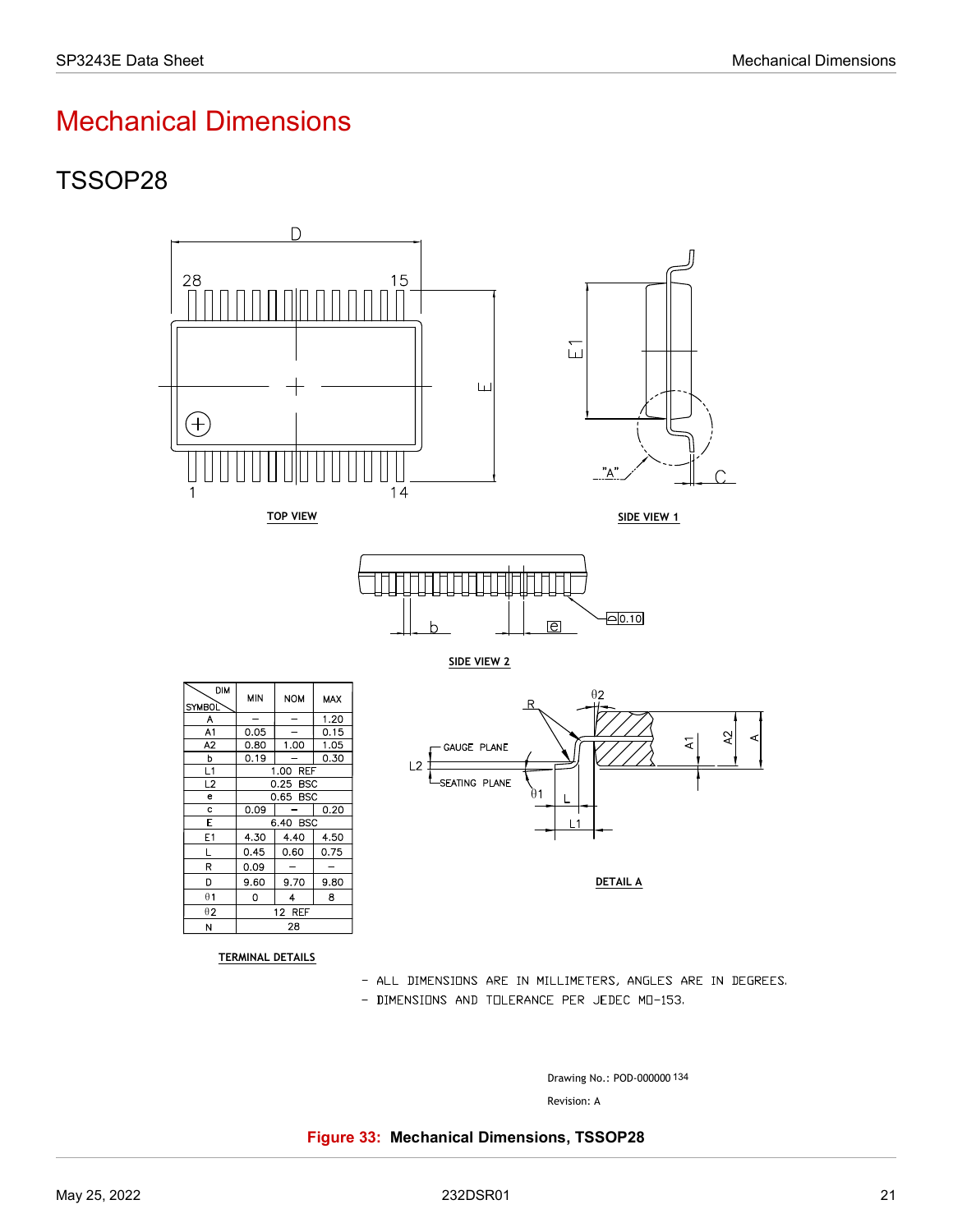# <span id="page-27-0"></span>Recommended Land Pattern and Stencil

### <span id="page-27-1"></span>TSSOP28



TYPICAL RECOMMENDED LAND PATTERN



Revision: A Drawing No.: POD-000000 134

#### <span id="page-27-2"></span>**Figure 34: Recommended Land Pattern and Stencil, TSSOP28**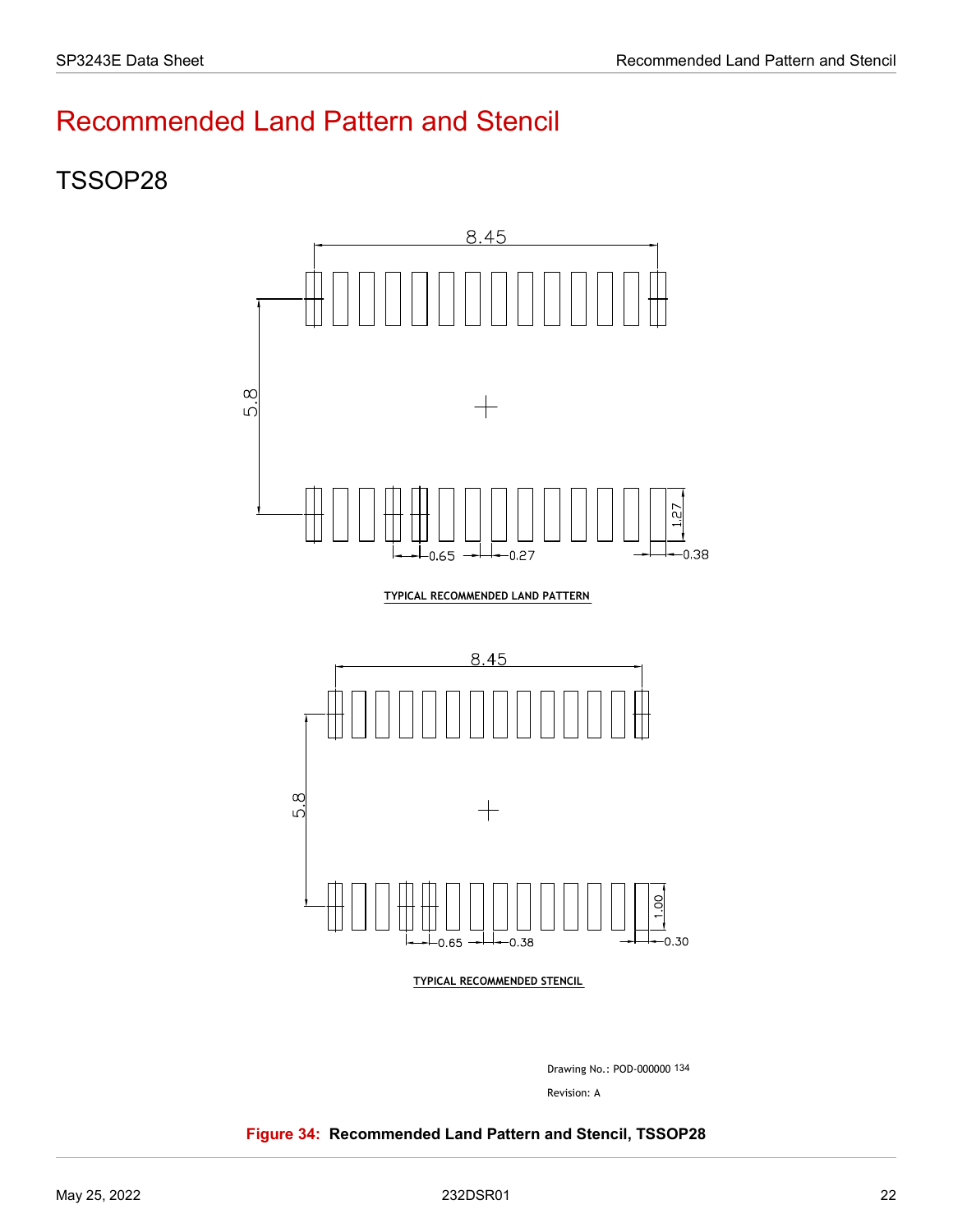# <span id="page-28-1"></span><span id="page-28-0"></span>Ordering Information

#### <span id="page-28-2"></span>**Table 10: Ordering Information**

| <b>Ordering Part Number</b> | <b>Operating Temperature Range</b>  | Package      | <b>Packaging Method</b> | <b>Lead-Free</b> |  |
|-----------------------------|-------------------------------------|--------------|-------------------------|------------------|--|
| 120kbps Data Rate           |                                     |              |                         |                  |  |
| SP3243ECA-L                 | 0°C to 70°C                         | 28-pin SSOP  | Tube                    | <b>Yes</b>       |  |
| SP3243ECA-L/TR              | 0°C to 70°C                         | 28-pin SSOP  | Reel                    | Yes              |  |
| SP3243ECY-L/TR              | 0°C to 70°C                         | 28-pin TSSOP | Reel                    | <b>Yes</b>       |  |
| SP3243EEA-L                 | -40 $^{\circ}$ C to 85 $^{\circ}$ C | 28-pin SSOP  | Tube                    | Yes              |  |
| SP3243EEA-L/TR              | -40 $^{\circ}$ C to 85 $^{\circ}$ C | 28-pin SSOP  | Reel                    | Yes              |  |
| SP3243EEY-L                 | -40 $^{\circ}$ C to 85 $^{\circ}$ C | 28-pin TSSOP | Tube                    | <b>Yes</b>       |  |
| SP3243EEY-L/TR              | -40 $^{\circ}$ C to 85 $^{\circ}$ C | 28-pin TSSOP | Reel                    | Yes              |  |
| 250kbps Data Rate           |                                     |              |                         |                  |  |
| SP3243EBCA-L/TR             | 0°C to 70°C                         | 28-pin SSOP  | Reel                    | Yes              |  |
| SP3243EBCY-L/TR             | $0^{\circ}$ C to $70^{\circ}$ C     | 28-pin TSSOP | Reel                    | Yes              |  |
| SP3243EBEA-L/TR             | -40 $^{\circ}$ C to 85 $^{\circ}$ C | 28-pin SSOP  | Reel                    | Yes              |  |
| SP3243EBEY-L                | -40 $^{\circ}$ C to 85 $^{\circ}$ C | 28-pin TSSOP | Tube                    | <b>Yes</b>       |  |
| SP3243EBEY-L/TR             | -40 $^{\circ}$ C to 85 $^{\circ}$ C | 28-pin TSSOP | Reel                    | Yes              |  |
| 460kbps Data Rate           |                                     |              |                         |                  |  |
| SP3243EHCA-L/TR             | $0^{\circ}$ C to $70^{\circ}$ C     | 28-pin SSOP  | Reel                    | Yes              |  |
| SP3243EHEA-L/TR             | -40 $^{\circ}$ C to 85 $^{\circ}$ C | 28-pin SSOP  | Reel                    | <b>Yes</b>       |  |
| 1Mbps Data Rate             |                                     |              |                         |                  |  |
| SP3243EUCA-L/TR             | 0°C to 70°C                         | 28-pin SSOP  | Reel                    | <b>Yes</b>       |  |
| SP3243EUCY-L/TR             | 0°C to 70°C                         | 28-pin TSSOP | Reel                    | Yes              |  |
| SP3243EUEA-L/TR             | -40 $^{\circ}$ C to 85 $^{\circ}$ C | 28-pin SSOP  | Reel                    | Yes              |  |
| SP3243EUEY-L/TR             | -40 $^{\circ}$ C to 85 $^{\circ}$ C | 28-pin TSSOP | Reel                    | Yes              |  |
| SP3243EUER-L/TR             | -40 $^{\circ}$ C to 85 $^{\circ}$ C | 32-pin QFN   | Reel                    | Yes              |  |

**Note:** For more information about part numbers, as well as the most up-to-date information and additional information on environmental rating, go to [www.maxlinear.com/SP3243E,](http://www.maxlinear.com/SP3243E) [www.maxlinear.com/SP3243EB,](http://www.maxlinear.com/SP3243EB) [www.maxlinear.com/SP3243EH](http://www.maxlinear.com/SP3243EH), and [www.maxlinear.com/SP3243EU](http://www.maxlinear.com/SP3243EU).